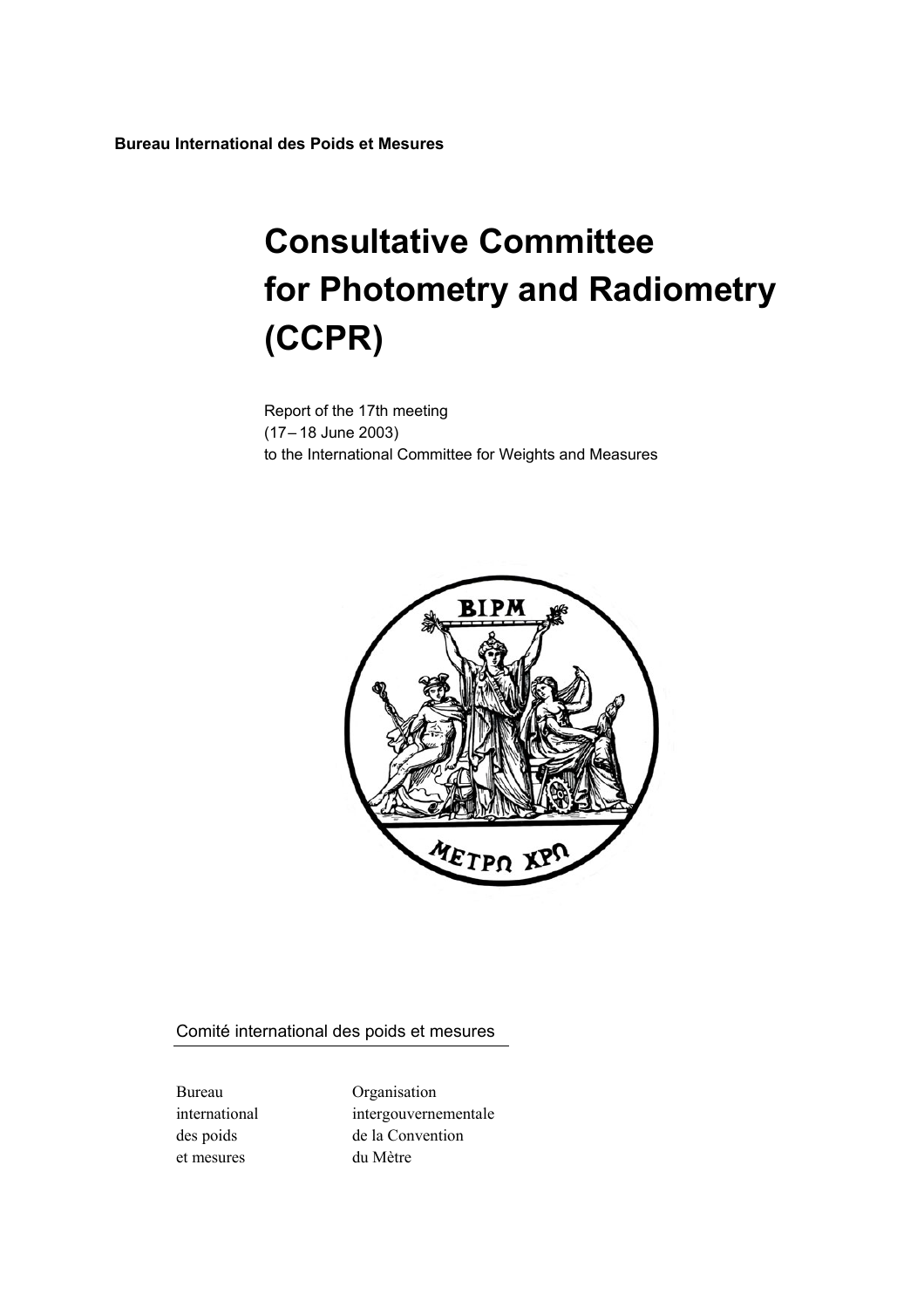Note:

Following a decision made by the International Committee for Weights and Measures at its 92nd meeting in October 2003, reports of meetings of Consultative Committees will henceforth be published only on the BIPM website in the form presented here.

Full bilingual printed versions in French and English will no longer appear.

> T.J. Quinn, Director BIPM, November 2003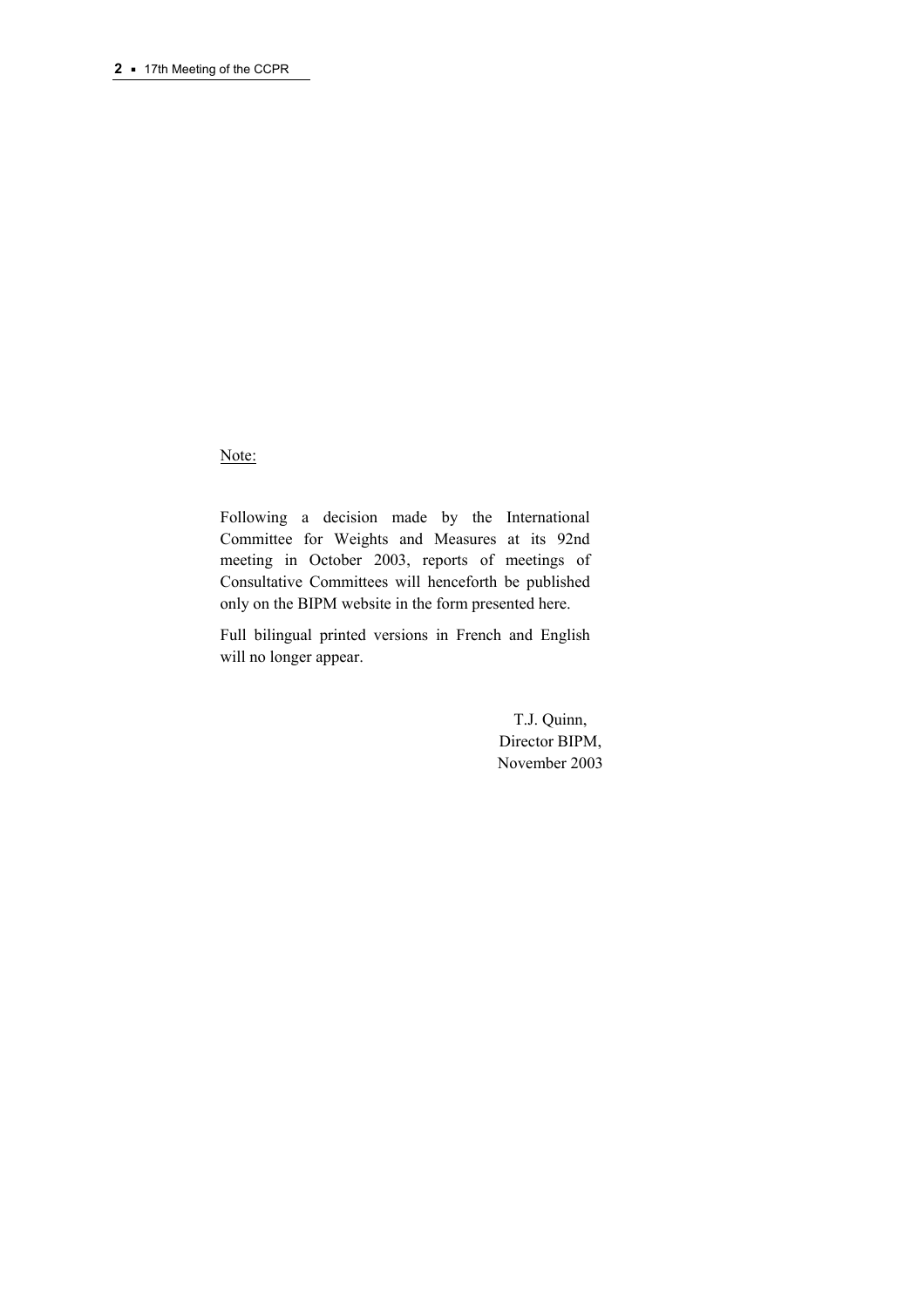# **LIST OF MEMBERS OF THE CONSULTATIVE COMMITTEE FOR PHOTOMETRY AND RADIOMETRY**  as of 17 June 2003

#### **President**

Dr F. Hengstberger, member of the International Committee for Weights and Measures, CSIR-NML, Pretoria.

#### **Executive Secretary**

 $\overline{a}$ 

Dr M. Stock, International Bureau of Weights and Measures [BIPM], Sèvres.

#### **Members**

Bureau National de Métrologie, Institut National de Métrologie [BNM-INM], Paris.

CSIR, National Metrology Laboratory [CSIR-NML], Pretoria.

Helsinki University of Technology [HUT], Espoo.

Institute for Opto-Physical Measurements, Gosstandart of Russia [VNIIOFI], Moscow.

Instituto de Física Aplicada, Consejo Superior de Investigaciones Cientificas [IFA-CSIC], Madrid.

Istituto Elettrotecnico Nazionale Galileo Ferraris [IEN], Turin.

Korea Research Institute of Standards and Science [KRISS], Daejeon.

Measurement Standards Laboratory of New Zealand [MSL], Lower Hutt.

National Institute of Metrology [NIM], Beijing.

National Institute of Standards and Technology [NIST], Gaithersburg.

National Measurement Laboratory, CSIRO [NML CSIRO], Lindfield.\*

National Metrology Institute of Japan, National Institute of Advanced Industrial Science and Technology [NMIJ/AIST], Tsukuba.

National Office of Measures/Országos Mérésügyi Hivatal [OMH], Budapest.

National Physical Laboratory [NPL], Teddington.

National Research Council of Canada [NRC], Ottawa.

NMi Van Swinden Laboratorium, Nederlands Meetinstituut [NMi VSL], Delft.

Physikalisch-Technische Bundesanstalt [PTB], Braunschweig.

Slovak Institute of Metrology/Slovenský Metrologický Ústav [SMU], Bratislava.

Swiss Federal Office of Metrology and Accreditation [METAS], Wabern.

<sup>\*</sup> Since 1 July 2004, this laboratory is incorporated in the National Measurement Institute, Australia, NMIA.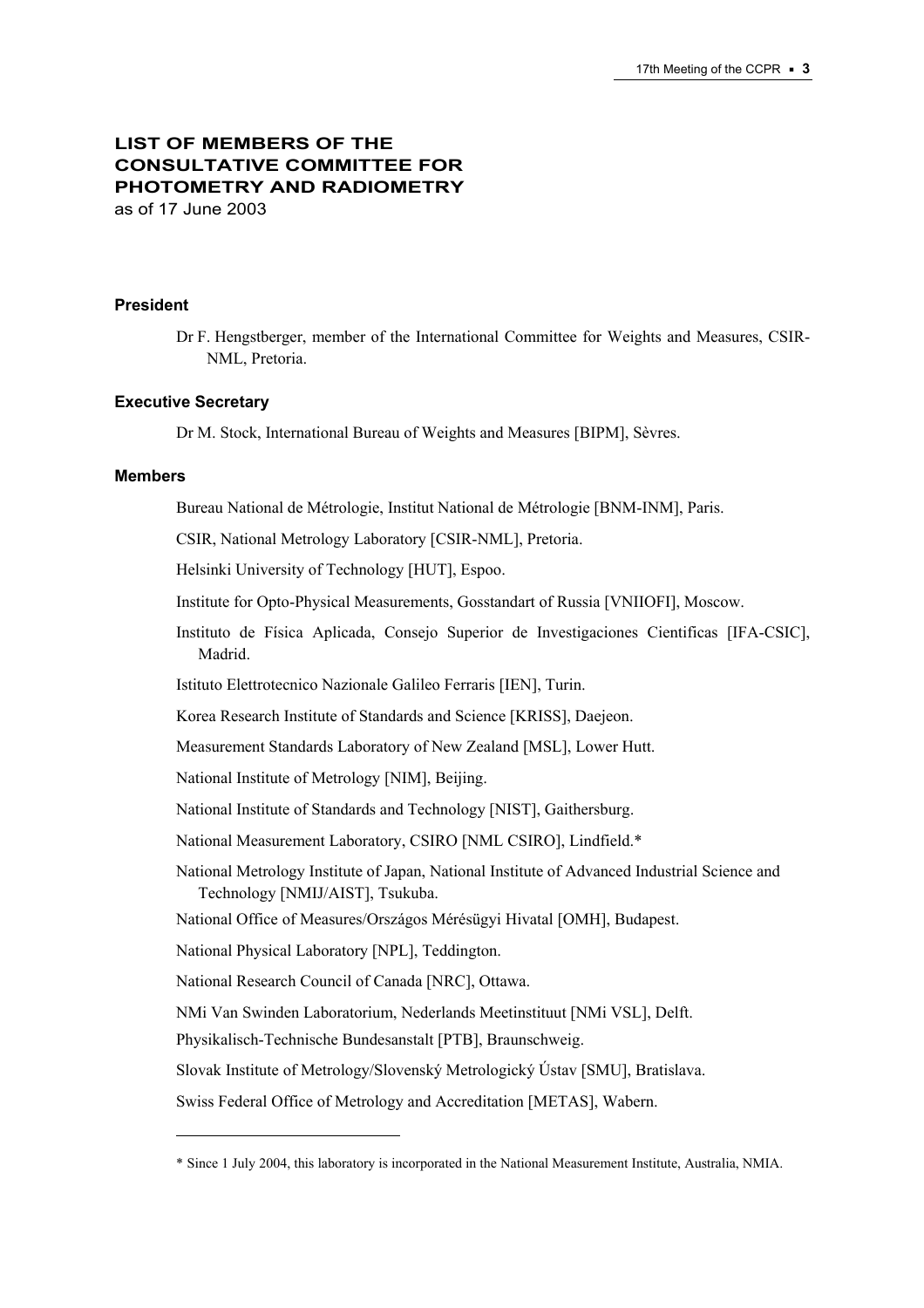The Director of the International Bureau of Weights and Measures [BIPM], Sèvres.

#### **Observers**

Centro Nacional de Metrología [CENAM], Queretaro. National Metrology Institute/Ulusal Metroloji Enstitüsü [UME], Gebze-Kocaeli. Standards, Productivity and Innovation Board [SPRING Singapore], Singapore.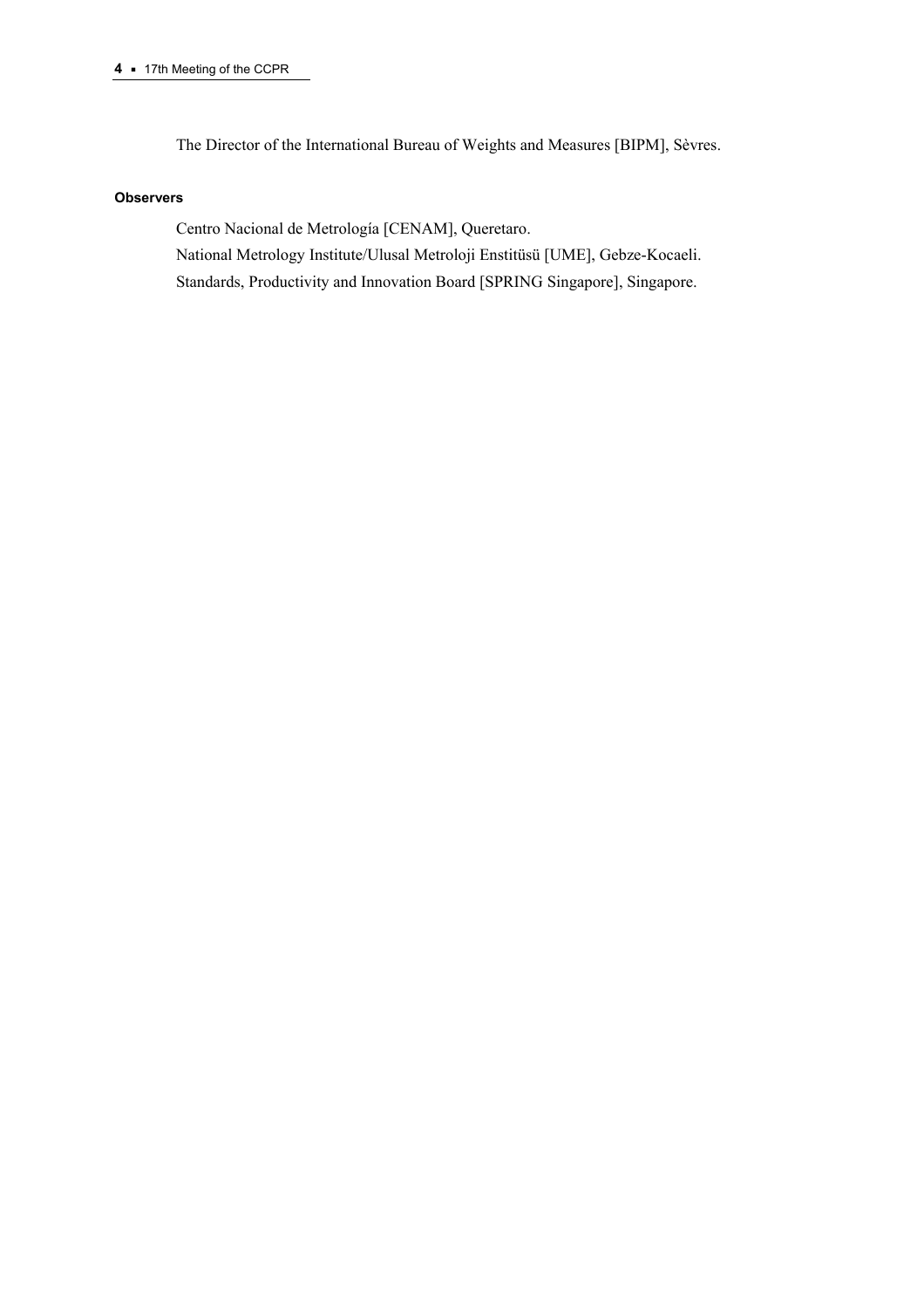# **1 OPENING OF THE MEETING; APPOINTMENT OF THE RAPPORTEUR; APPROVAL OF THE AGENDA**

The Consultative Committee for Photometry and Radiometry (CCPR)\* held its 17th meeting at the International Bureau of Weights and Measures (BIPM), Sèvres, on Tuesday 17 June and Wednesday 18 June 2003. Four sessions were held.

The following were present: J.C. Acosta (IFA-CSIC), G. Andor (OMH), M. Ballico (NML CSIRO), J. Bastie (BNM), P. Blattner (METAS), L. P. Boivin (NRC), G. Brida (IEN), J. Clare (MSL), J. Dubard (BNM), N. P. Fox (NPL), F. Hengstberger (President of the CCPR), E. Ikonen (HUT), In Won Lee (KRISS), J. Metzdorf (PTB), P. Nemeček (SMU), D. Nettleton (NPL), Y. Ohno (NIST), T.J. Quinn (Director of the BIPM), K. Rochford (NIST), T. Saito (NMIJ/AIST), V. Sapritski (VNIIOFI), W. Schmutz (PMOD/WRC, expert of METAS), E. van der Ham (NMi-VSL), N. van Tonder (CSIR-NML), G. Ulm (PTB), A.J. Wallard (Deputy Director of the BIPM).

Observers: C. Matamoros (CENAM), F. Samedov (UME), Xu Gan (SPRING Singapore).

Also attending the meeting: P. Giacomo (Emeritus Director of the BIPM), R. Goebel (BIPM) M. Stock (Executive Secretary, BIPM), A. Samuels (BIPM), C. Thomas (BIPM) and Y. Yamada (NMIJ/AIST, at that time guest scientist at the BIPM).

Apologies were received from: A. Parr (NIST), J. Zwinkels (NRC), Y. Lin (NIM), A. Corróns (IFA-CSIC), M. L. Rastello (IEN).

The President opened the meeting, welcoming representatives and observers. He invited the BIPM Director to address the meeting. Dr Quinn welcomed all to the BIPM for this 17th CCPR meeting.

The President gave each attendee the opportunity to introduce him/herself.

Ms van Tonder was appointed as rapporteur.

The agenda was adopted; matters arising were added to item 15 (Other business) of the agenda.

The Executive Secretary presented the list of working documents to the meeting. Documents for the meeting are listed in Appendix 1; [working documents on open access \(](https://www.bipm.org/cc/AllowedDocuments.jsp?cc=CCPR)underligned) are publicly available on the BIPM website, working documents on restricted access require password.

 $\overline{a}$ 

<sup>\*</sup> For the list of acronym[s, click here](https://www.bipm.org/en/practical_info/acronyms.html)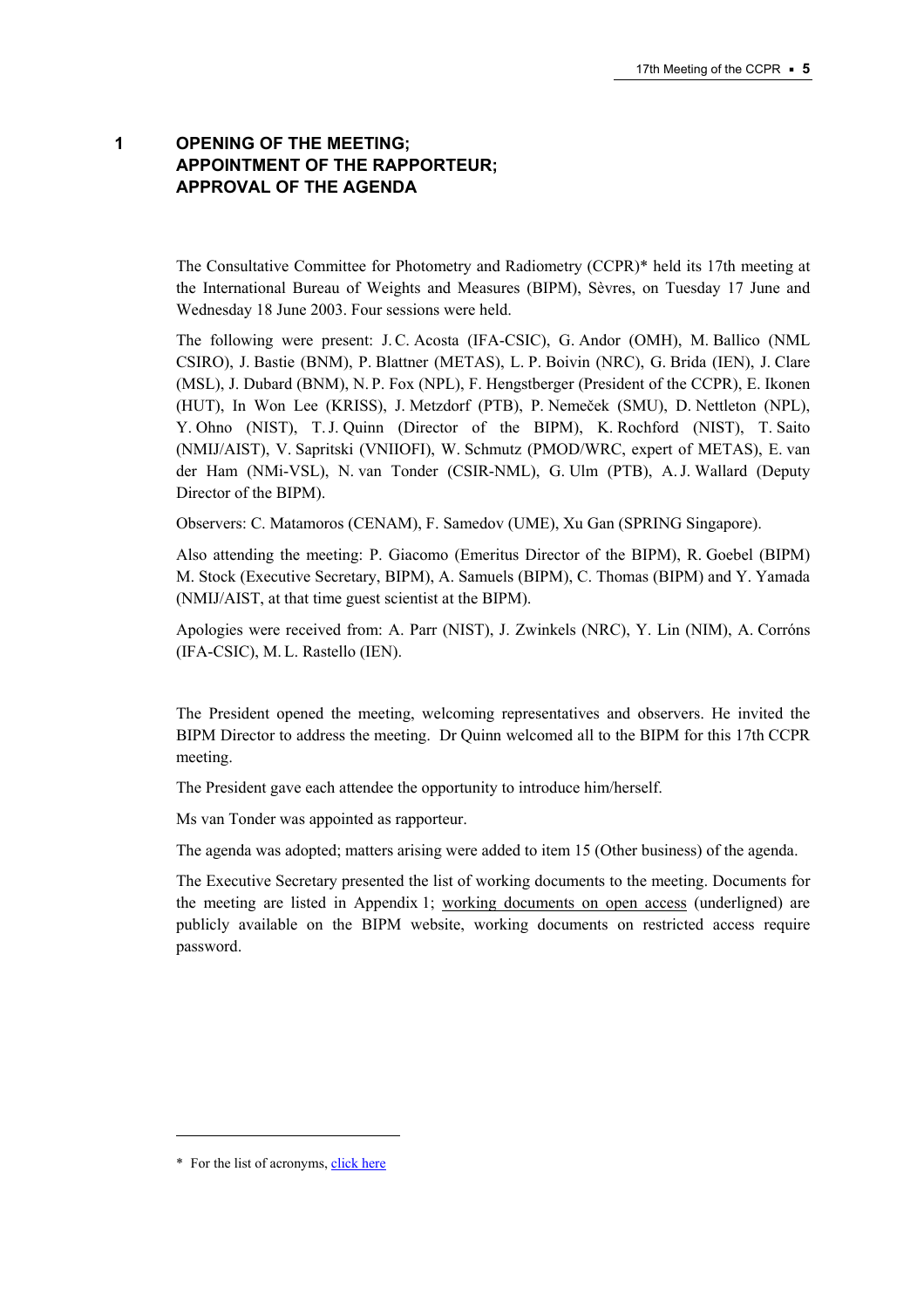## **2 APPROVAL OF THE MINUTES OF THE LAST MEETING**

The minutes of the previous meeting was accepted without change.

# **3 CMCS AND THE CLASSIFICATION OF SERVICES IN PHOTOMETRY AND RADIOMETRY**

The Joint Committee of the Regional Metrology Organizations and the BIPM (JCRB) made a recommendation to the Consultative Committees to form a Working Group on CMCs, in order to facilitate the inter-regional CMC review process. The terms of reference of these working groups are specific and are given in Appendix P 2.

The President suggested that the Working Group on CMCs should consist of the chairpersons of the Regional Metrology Organization (RMO) technical committees.

Dr Quinn noted that it is taking a long time for RMOs to review the CMCs and that it would be more effective if CMCs were dealt with within the CC meeting, as all the experts from the different RMOs would be present.

The proposal for creating a working group on CMCs consisting of the RMO technical committee chairpersons was accepted. The President will write to the RMO TC chairs and arrange a meeting to establish the working group (WG). The President requested attendees to inform RMO TC chairs of the establishment of this group, otherwise it may take until the autumn to get the working group going. The President also suggested that the chairmanship of the working group be rotated. This suggestion was accepted.

Dr Quinn said that the purpose of the Mutual Recognition Arrangement of the CIPM (MRA) was to establish an open and transparent system, and that establishing a working group to deal with CMCs was the most efficient way to achieve that.

Dr Thomas presented the new website of the BIPM Key Comparison Database (KCDB), which was launched on 4 March 2003. It provides access to Appendix B of the MRA. All comparisons undertaken since the MRA are listed under "Current" comparisons. When a comparison is repeated, the result of the previous comparison becomes listed under "Archive" on approval by the CCPR. The website also includes access to Appendix C and all the CMCs published for a national metrology institute (NMI) can be downloaded in A4 format.

Currently, the database contains the radiometry and photometry CMCs which were submitted in round 1 (10/2001) and round 2 (10/2002). There is a problem with the submission SIM.PR.2.2002 which contains CMCs for services which are part of round 2 and for some services which are not included in the first two rounds. Therefore COOMET and EUROMET have not yet approved this submission.

Dr Samuels suggested that round 2 service entries should be separated and submitted for approval, and that the additional entries should be held back until agreement on a further round 3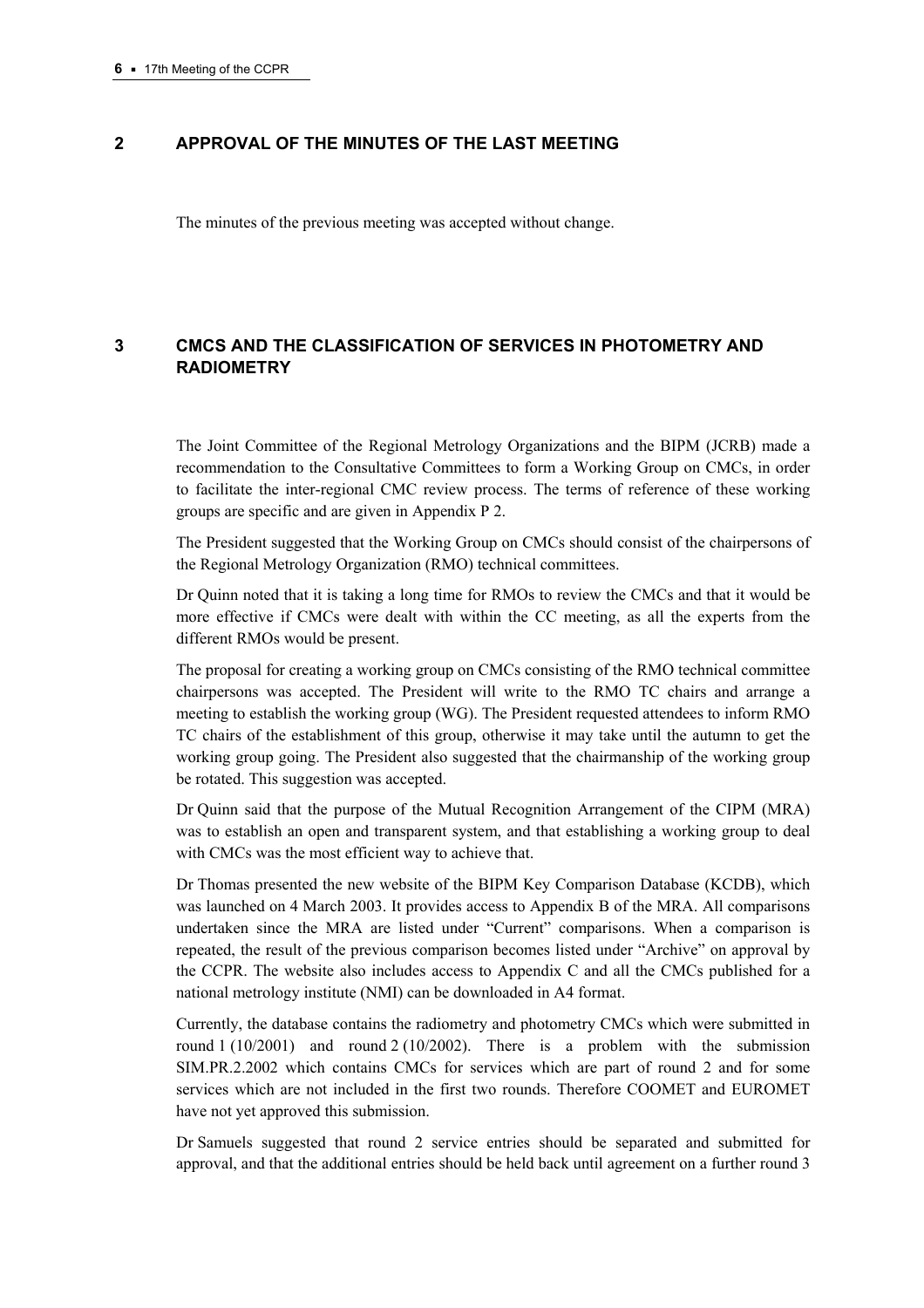is reached. The President suggested that the definition of round 3 services should be referred to the Working Group on CMCs.

Dr Ohno said that different RMOs use different criteria to approve CMC claims. He inquired whether the working group on CMCs would establish guideline criteria. Dr Quinn noted that one of the terms of reference of the working group was to agree on detailed technical review criteria.

Dr Matamoros said that the technical committee (TC) chairpersons of RMOs have met and had agreed on round 1 and 2 services. Round 3 was not well defined. Although new services could be added to round 3, the round 3 services were agreed to by, at least, the APMP, EUROMET and SIM.

The President said that round 1 and 2 services were submitted simultaneously by all RMOs. Clear instructions were not given for the submission of round 3 services, and he was surprised when SIM submitted round 3 services.

# **4 REVIEW OF PROGRESS IN THE LABORATORIES**

The representative of each NMI present at the meeting gave an overview of its laboratory's reply to the questionnaire sent out prior to the meeting. The replies are given in working document [CCPR/03-03. T](https://www.bipm.org/cc/CCPR/Allowed/17/CCPR03-03.pdf)he discussions that followed some of the presentations are reported below.

**BNM-INM:** Dr Bastie presented the progress made by BNM-INM.

The President asked whether the CIE function is being used with measurements performed on the BNM bilirubinium radiometer. Dr Bastie confirmed that this function is being used.

**NRC:** Dr Boivin presented the progress made by NRC.

No comments were received on this presentation.

**CSIR-NML:** Ms van Tonder presented the progress made by the CSIR-NML.

No comments were received on this presentation.

**HUT:** Prof. Ikonen presented the progress made by HUT.

No comments were received on this presentation.

**VNIIOFI:** Prof. Sapritski presented the progress made by VNIIOFI.

No comments were received on this presentation.

**NIM:** A presentation on the progress made by NIM was not given as China was not represented at this meeting.

**IFA-CSIC:** Dr Acosta presented the progress made by IFA-CSIC.

No comments were received on this presentation.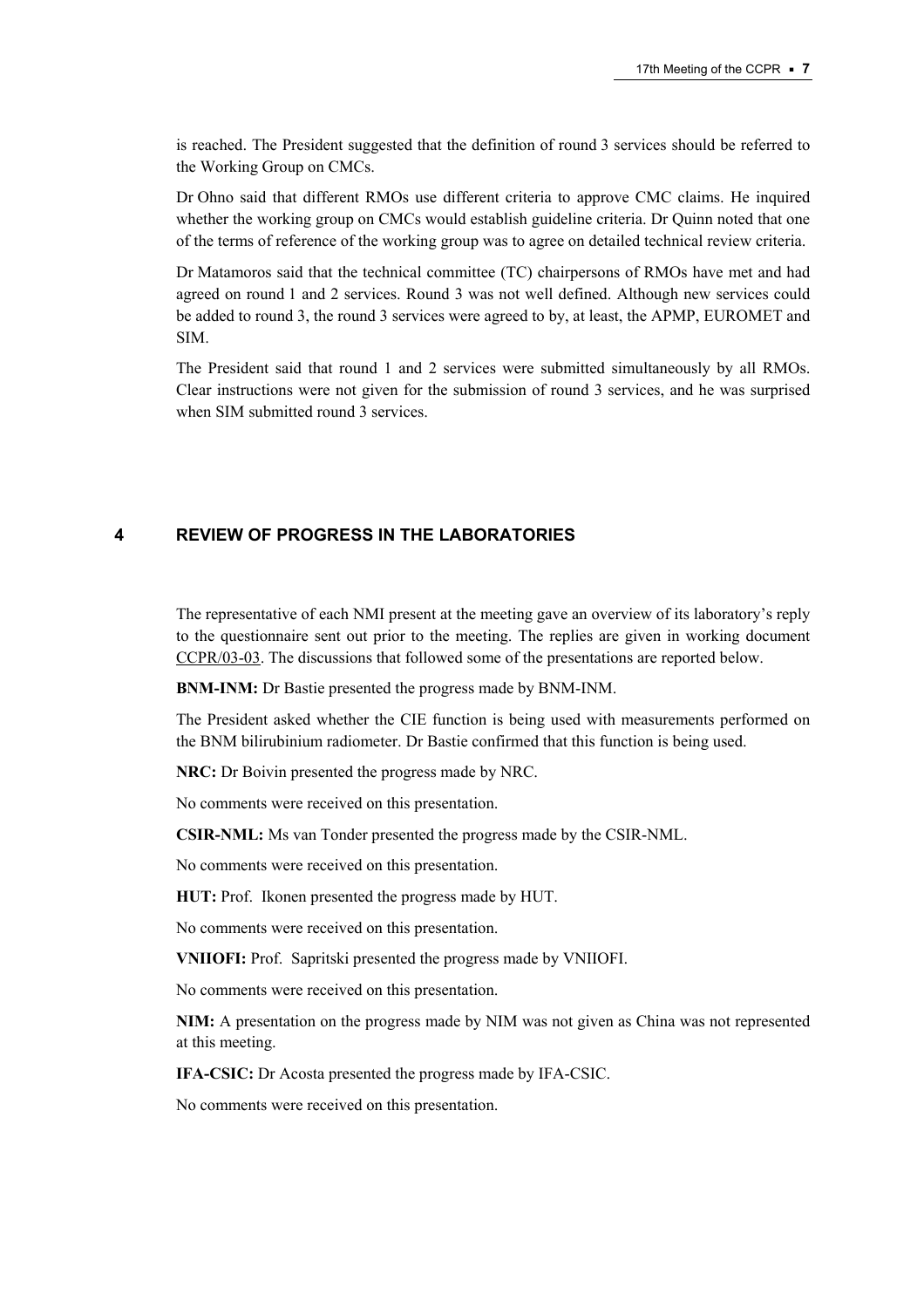**IEN:** Dr Brida presented progress made by IEN.

No comments were received on this presentation.

**KRISS:** Dr In Won Lee presented the progress made by KRISS.

No comments were received on this presentation.

**MSL:** Dr Clare presented the progress made by MSL.

No comments were received on this presentation.

## **NIST:**

Dr Ohno presented the progress made by NIST (Gaithersburg).

Dr Boivin asked whether the dynamic range and resolution of the NIST HACR-II imply that a monochromator can be used. He enquired whether the geometry would be suitable and whether that was the intention. Dr Ohno replied that HARC-II can share sources with SIRCUS for continuous wavelength coverage, but use of a monochromator could be an option.

Dr Rochford presented the progress made by NIST (Boulder).

No comments were received on this presentation.

**NML CSIRO:** Dr Ballico presented the progress made by NML CSIRO.

Dr Ballico mentioned that NML CSIRO is refurbishing their cryogenic radiometer. Dr Quinn advised that a cryogenic radiometer would work significantly better if fitted with a cold shutter. Dr Fox mentioned that the cold shutter is such a long way away from the cavity of the BIPM radiometer that it should not be affected by condensation. Dr Quinn replied that condensation occurs at the baffles outside the cryogenic radiometer.

**NMIJ/AIST:** Dr Saito presented the progress made by NMIJ/AIST.

Dr Metzdorf commented that the PTB developed standard LEDs which had been used in a comparison that had worked well.

The President asked Dr Ohno what NIST's results were in terms of the stability of LED sources. Dr Ohno replied that temperature stabilized LEDs are extremely stable, even more stable than lamps. Problems are experienced with red and yellow LEDs when not temperature stabilized. Without temperature stabilization, forward voltage should be used for correction. NIST plans to develop such temperature-monitored standard LEDs for luminous flux as commercial integrating spheres often require bare LED standards for calibration of the sphere.

**NPL:** Dr Fox presented the progress made by NPL (see working document CCPR/03-09, restricted access)

During his presentation Dr Fox suggested that the number of participants in key comparisons should be reduced. This would result in a better reference value and it will allow for more such comparisons, as they would take less time. Prof Metzdorf commented, however, that reducing the number of participants in such comparisons would also result in more participants for RMO comparisons.

**METAS:** Dr Blattner presented the progress made by METAS.

Dr Ohno asked whether METAS performs flux measurements. Dr Blattner replied that flux measurements are performed for the calibration of anti-collision light systems.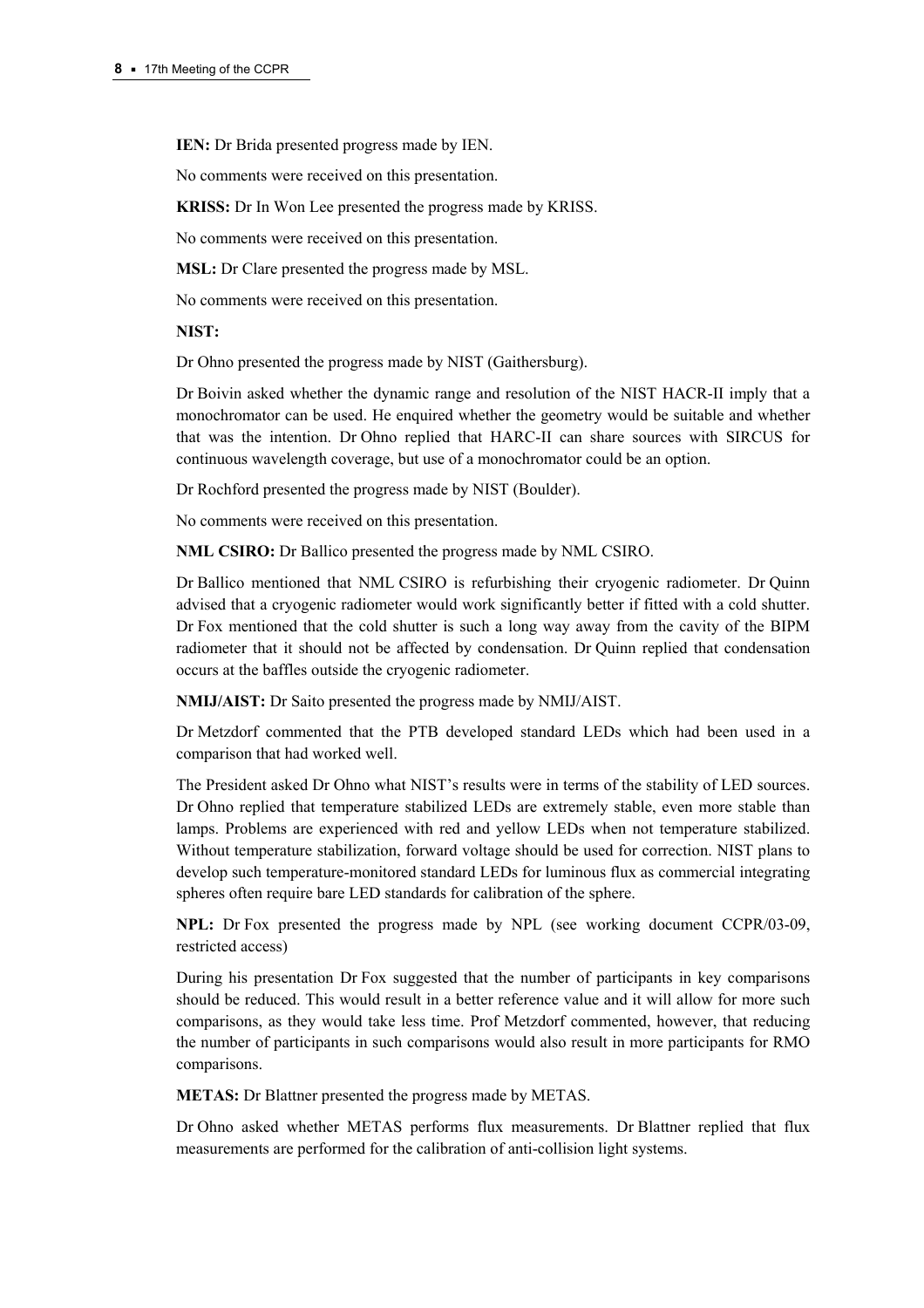**OMH:** Mr Andor presented the progress made by OMH.

No comments were received on this presentation.

**PTB:** Prof. Metzdorf presented the progress made by PTB. Dr Ulm presented the section on "Radiometry based on synchrotron radiation".

No comments were received on these presentations.

**SMU:** Dr Nemeček presented the progress made by SMU.

No comments were received on this presentation.

**CENAM:** Dr Matamoros presented the progress made by CENAM.

No comments were received on this presentation.

**SPRING Singapore:** Dr Xu presented the progress made by SPRING.

Dr Boivin asked for clarification on whether SPRING implemented a quality system to support their capabilities as is required by the MRA. Dr Xu replied that the laboratory is not formally accredited but that it plans to apply for formal accreditation as soon as it can afford it. He said that there was a strong drive to review their procedures after the introduction of the MRA. As a result of this process their capabilities were improving.

Dr Quinn commented that key comparisons provide a difficulty for smaller laboratories to get into phase. These laboratories should arrange a bilateral comparison with laboratories who participated in the key comparison.

Dr Xu mentioned that many laboratories are still participating in comparisons which are not completed.

The President said that bilateral comparisons will be acceptable to get CMCs accepted in the database.

**UME:** Dr Samedov presented the progress made by UME.

No comments were received on this presentation.

Dr Metzdorf suggested that the report on the progress of the laboratories should be structured according to the service categories in the VIM list. For example, the definition of broadband radiometry is not always clear. It will be easier to compare the capabilities of the different laboratories if it is done according to the service categories in the VIM list.

The President replied that it can be done for the technical report. He asked for comments on the length of the presentations by the different NMIs. Dr Metzdorf said that the order of the questions in the questionnaire should be different. For example, the request for suggestions for collaboration projects with other laboratories is question number 10 on the list. It is the most important point on the list and should be listed as one of the first questions. Other laboratories should be requested to reply.

The President asked whether it is sufficient to ask for the documents and publish them on the website and let the laboratories draw their own conclusions, or whether the issues raised should be analyzed and reported upon.

Dr Ikonen replied that it would be helpful if somebody could in future look at the reports from the laboratories in advance and prepare a summary report of issues of general concern. It will require a lot of work but it will be useful to have such a report prior to the meeting.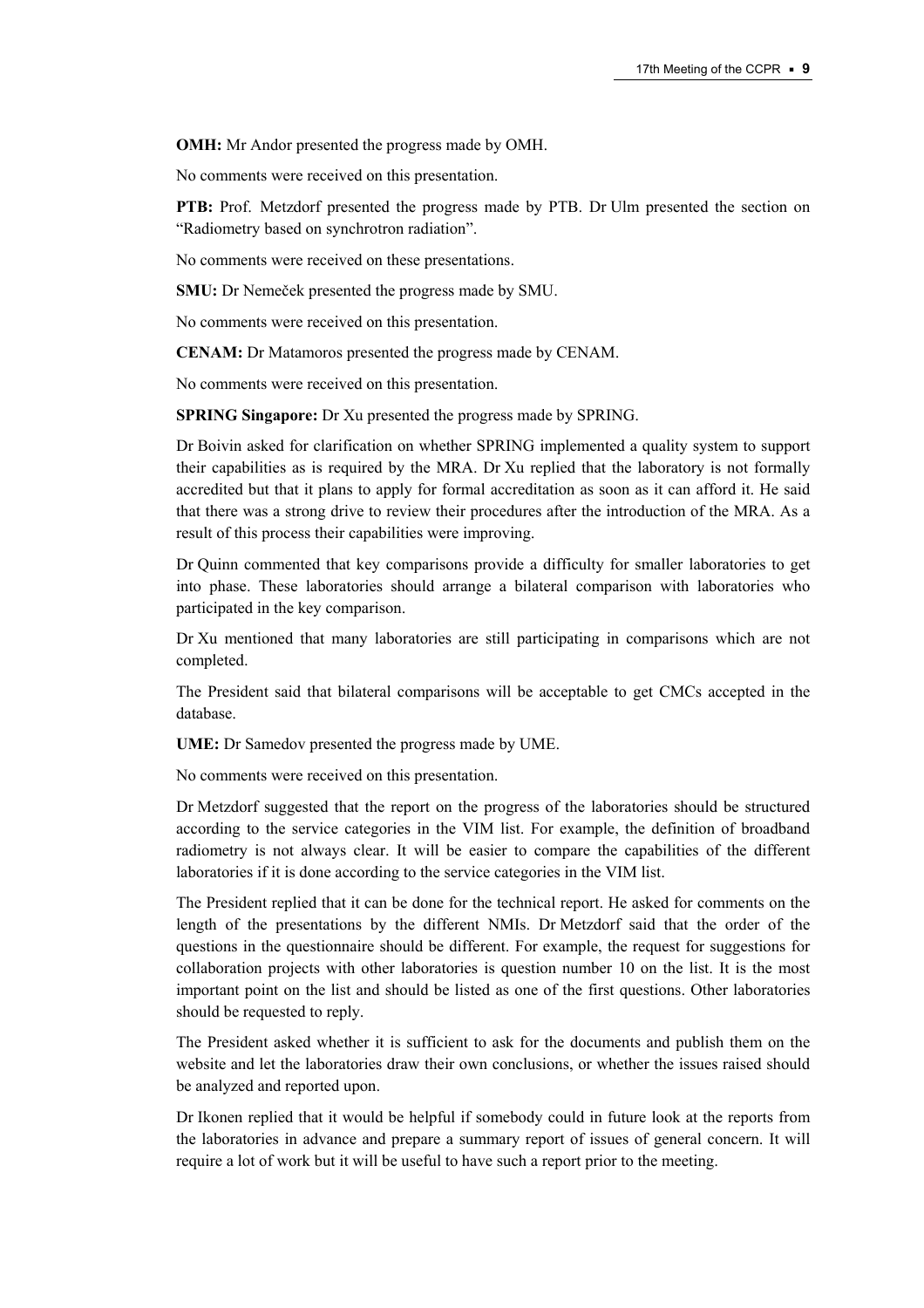Dr Xu added that the report should be divided into two parts, namely technical issues and general concerns. Dr Stock mentioned that a summary report was prepared for the previous meeting. The technical issues are too difficult to summarize, but the general issues that have been added to the agenda for this meeting can be summarized.

Dr Xu said that a decision should be made regarding the format of the presentations. Some laboratories prepared PowerPoint presentations and while others did not.

Dr Metzdorf proposed that the presentations of participants should be sent as PowerPoint presentations to the Executive Secretary prior to the meeting in order to avoid switching from one laptop to another during the meeting. It will also make it possible to present one sub-field after the other. Every NMI will not be forced to present every point, only the most important activities.

The President concluded that the feedback from the laboratories is useful but that the presentations should be improved. The non-technical part will be analyzed and a summary report will be prepared. This item will be added to the agenda for the next meeting. All participants were requested to provide PowerPoint presentations if possible (some may not be able to do so due to time limitations). The participants who presented presentations and who don't object to publishing them on the website, should forward them to the Executive Secretary. The password and username to access restricted documents can be obtained by CCPR members from the Executive Secretary.

# **5 REPORT FROM THE WORKING GROUP ON KEY COMPARISONS**

The President suggested that Dr Parr be the chairperson for this working group. Dr Ohno will confirm with Dr Parr whether he is prepared to be the chairperson. If not, the President will continue to act as chairperson.

The President reported that papers published in *Metrologia* by Mr Cox outline the methodology of calculating the key comparison reference value (KCRV). Prof. Cox is a member of the BIPM Director's Advisory Group on Uncertainties. The Working Group on Key Comparisons (WG-KC) is waiting for further guidelines for adopting methods currently used in comparisons. The WG-KC made recommendations to individual task teams dealing with comparisons. Further meetings will be arranged to finalize the wording.

The recommendation of the WG-KC is to use a weighted mean with a cut-off for calculating the KCRV.

As an initial compromise, Dr Ikonen proposed that the CCPR ask the WG-KC to look at the possibility of defining the maximum weight given to an NMI in a comparison. The cut-off values are arbitrary at the moment. Some means to determine these values in advance is required. The maximum weight depends on the number of participants. The working group should decide on a criterion.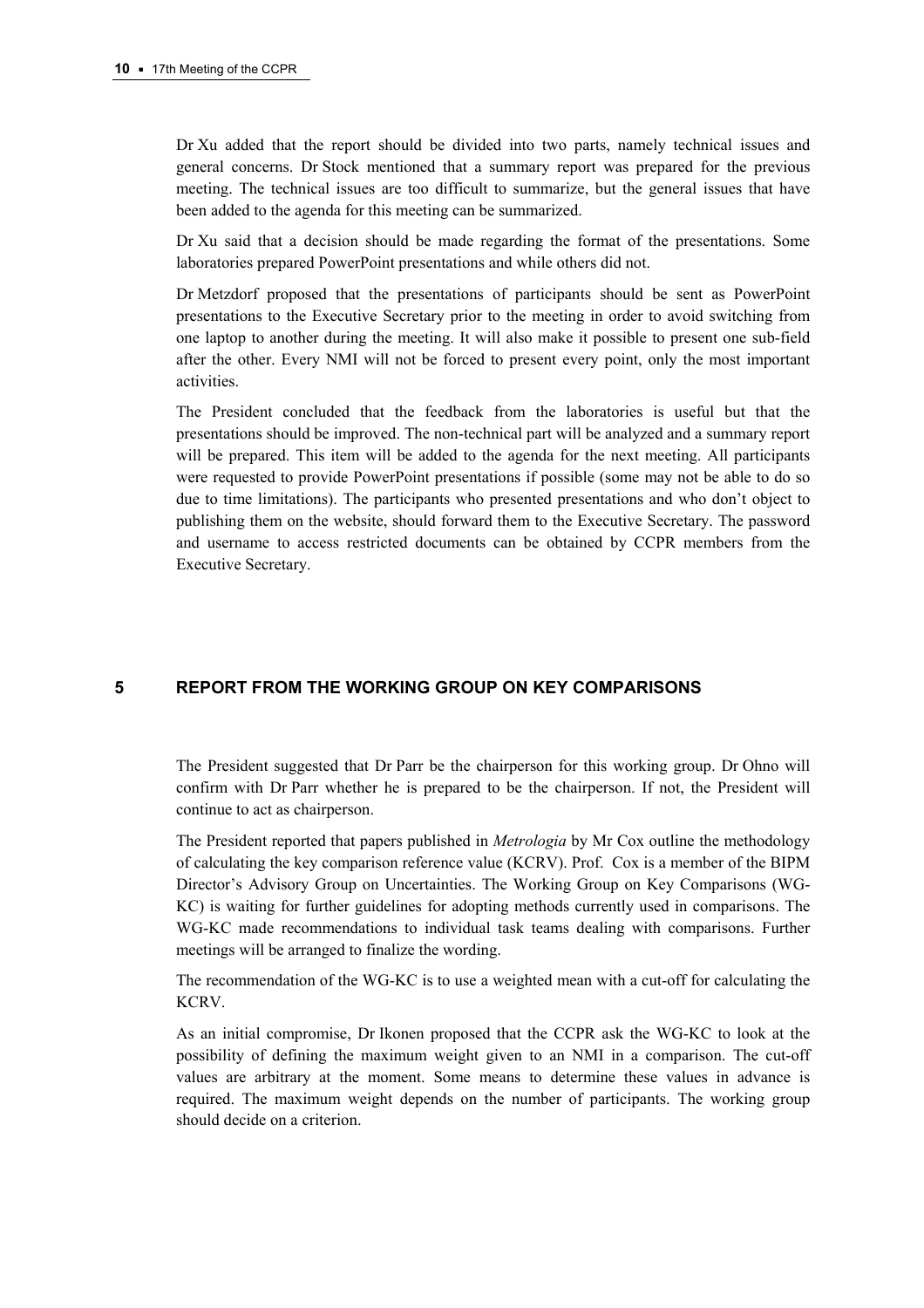Prof. Metzdorf explained that the cut-off value defines either a state-of-the-art uncertainty or a limit to the weight given to the value of a participant. Mathematically there is no difference, but the meanings differ.

The President suggested that the WG-KC form a task team under Dr Ohno to investigate this. Dr Ohno replied that he agrees that a cut-off should be decided on before the comparison and accepted the task.

Dr Boivin enquired whether the WG can overrule the participants of a comparison. The President replied that participants in a comparison should agree amongst themselves on the criteria. It would be difficult for the WG-KC to overrule the participants if they all agree, but it may well be the case. A final decision on who overrules who has not been made. A situation where fixed rules are made should be avoided.

It was concluded that Dr Ohno prepares a guidance document which will be published on the Internet by the end of the year.

# **6 DISCUSSION OF THE STATUS AND RESULTS OF KEY COMPARISONS**

## **6.1 Key compariso[n CCPR-K1, s](http://kcdb.bipm.org/AppendixB/KCDB_ApB_search_result.asp?search=2&cmp_cod_search=CCPR-K1&match_exact=0)pectral irradiance**

#### 6.1.1 [CCPR-K1.a, 2](http://kcdb.bipm.org/AppendixB/KCDB_ApB_info.asp?cmp_idy=478&cmp_cod=CCPR%2DK1%2Ea&page=1&search=2&cmp_cod_search=CCPR%2DK1&met_idy=&bra_idy=&epo_idy=&cmt_idy=&ett_idy_org=&lab_idy=)50 nm – 2500 nm

All the NPL second calibrations have been completed and all the lamps have either been delivered or are on their way to the laboratories. Five laboratories are expected to participate in the third round of calibrations which should be completed by the end of July 2003. The date for the supply of lamp calibration data to the NPL is October 2003. The Draft A report is expected in December 2003 and Draft B in May 2004.

About 350 calibrations over the full spectral range were performed at NPL for this comparison. Approximately 260 days were spent on performing the calibrations and 40 days were spent on maintenance of equipment. The cost of the calibrations carried out under the comparison is estimated at  $\epsilon$  525 000 (or U.S. \$ 800 000). (see working document CCPR/03-10, restricted access)

The President complimented the NPL on the care taken and extent of the effort that went into this comparison. Dr Nettleton responded that the task of maintaining the MRA should be reconsidered. This comparison needs to be repeated every 10 years. NPL will not be able to convince its funding agency to spend another  $\epsilon$  0.5 million in 10 year's time. How will the MRA be maintained? The PTB is in a similar situation with the photometric comparisons. This is a difficult future challenge.

The President replied that this was an important concern and that ILAC was made aware of the consequences.

Dr Quinn remarked that although it is expensive, it is very important to maintain the MRA. The efficiency of maintaining the MRA should be looked at.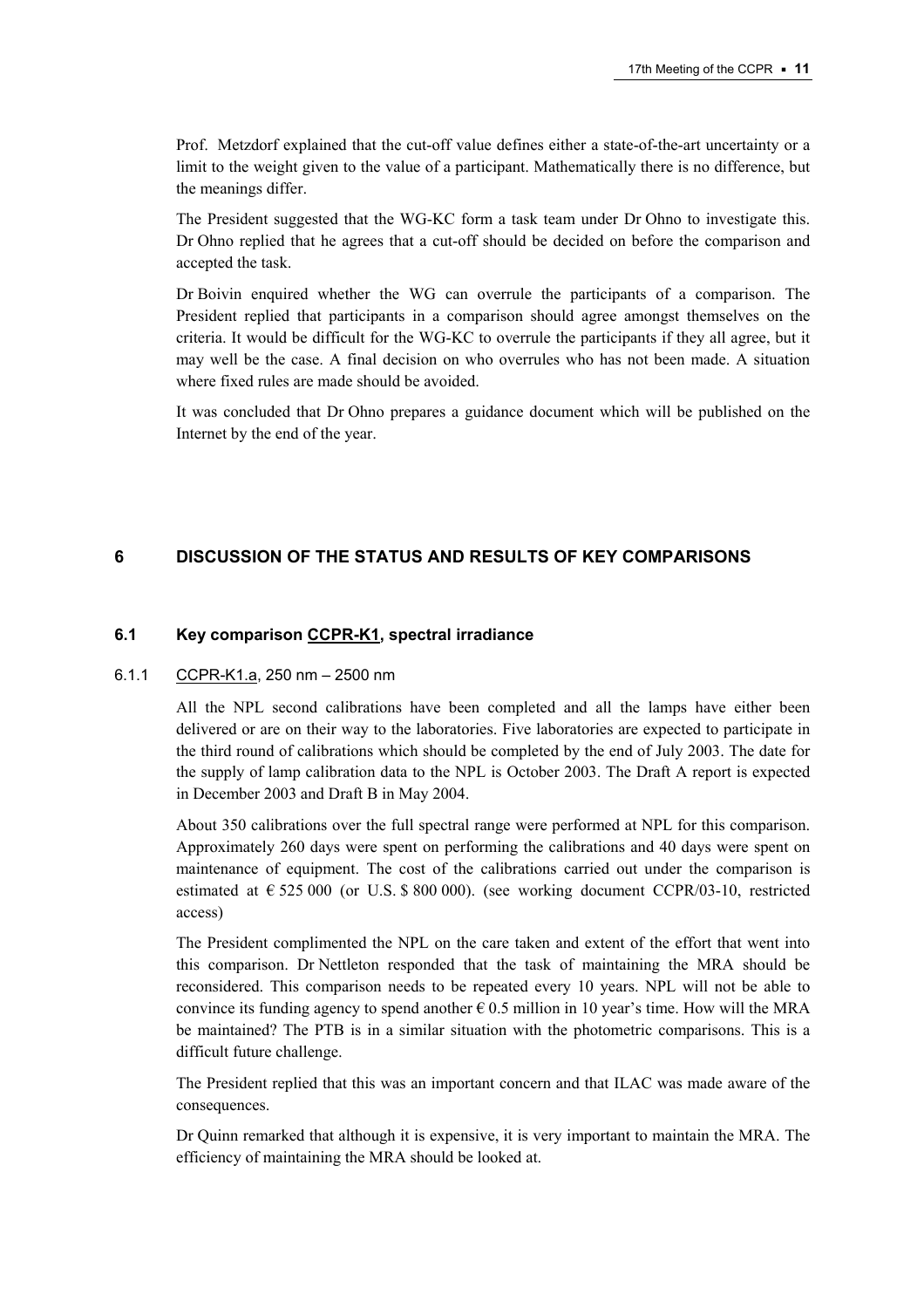Prof. Metzdorf mentioned that much technical progress can be attributed to comparisons. Progress would not have happened so fast if it was not for the comparisons. A comparison is a lot of work but it increases the efficiency of developments.

Dr Blattner enquired whether a scale change should be implemented before or after the comparison. Dr Fox replied that it should be implemented after the comparison. He added that the NPL established a new scale two year's ago. It demonstrated that the scale was stable over a long time and compared the old scale with the new one. The NPL ensured that the scale was stable and maintainable. A formal announcement of the new scale (showing the difference) was made last month. The quality system requires that the announcement of a change in scale to customers has to go through a formal process. The NPL is waiting for approval and is not undertaking any customer calibrations at the moment.

## 6.1.2 [CCPR-K1.b, 2](http://kcdb.bipm.org/AppendixB/KCDB_ApB_info.asp?cmp_idy=481&cmp_cod=CCPR%2DK1%2Eb+&page=1&search=2&cmp_cod_search=CCPR%2DK1&met_idy=&bra_idy=&epo_idy=&cmt_idy=&ett_idy_org=&lab_idy=)00 nm – 400 nm

Prof. Metzdorf reported that this comparison is similar to the NPL comparison, but has a smaller number of participants.

Lamps have been selected and pre-aged. Measurements against the black body were started again and are due for completion by the first week in July 2003. Lamps will then be sent to participants together with a power supply. All recalibrations should be completed by March 2004.

The PTB will participate in a bilateral comparison of the UV spectral irradiance scale with NMIJ/AIST in 2005/2006. Any other NMI having a UV spectral irradiance scale in two year's time is invited to participate in a bilateral comparison.

# **6.2 Key compariso[n CCPR-K2, s](http://kcdb.bipm.org/AppendixB/KCDB_ApB_search_result.asp?search=2&cmp_cod_search=CCPR-K2&match_exact=0)pectral responsivity**

## 6.2.1 [CCPR-K2.a, 9](http://kcdb.bipm.org/AppendixB/KCDB_ApB_info.asp?cmp_idy=483&cmp_cod=CCPR%2DK2%2Ea&page=1&search=2&cmp_cod_search=CCPR%2DK2&met_idy=&bra_idy=&epo_idy=&cmt_idy=&ett_idy_org=&lab_idy=)00 nm – 1600 nm

Dr Ohno reported that 15 laboratories are participating in this comparison. A Draft A report was distributed on 5 March 2003. A weighted mean with cut-off (0.25 %) was used to determine the KCRV. Different methods to determine the KCRV were compared at the meeting on 16 June 2003. The proposal to use the median was discussed but consensus was not reached at this time. The removal of two photodiodes at 900 nm has been arranged. The issues will be resolved and a revised Draft A report to be submitted in the not so distant future.

# 6.2.2 [CCPR-K2.b, 3](http://kcdb.bipm.org/AppendixB/KCDB_ApB_info.asp?cmp_idy=484&cmp_cod=CCPR%2DK2%2Eb&page=1&search=2&cmp_cod_search=CCPR%2DK2&met_idy=&bra_idy=&epo_idy=&cmt_idy=&ett_idy_org=&lab_idy=)00 nm - 1000 nm

Dr Stock reported that a number of issues had to be resolved after the circulation of Draft A report in April 2002. The choice of a KCRV had to be made depending on whether the CCPR 1999 decision to use a weighted mean with an uncertainty cut-off is valid for all CCPR key comparisons. If not, a choice will have to be made between the various possibilities.

The MSL discovered an error in its calibration report and asked for a modification of its results in the comparison. They believe that the pilot laboratory should have warned them prior to the distribution of the Draft A report because their results were obviously anomalous when compared to the reference value.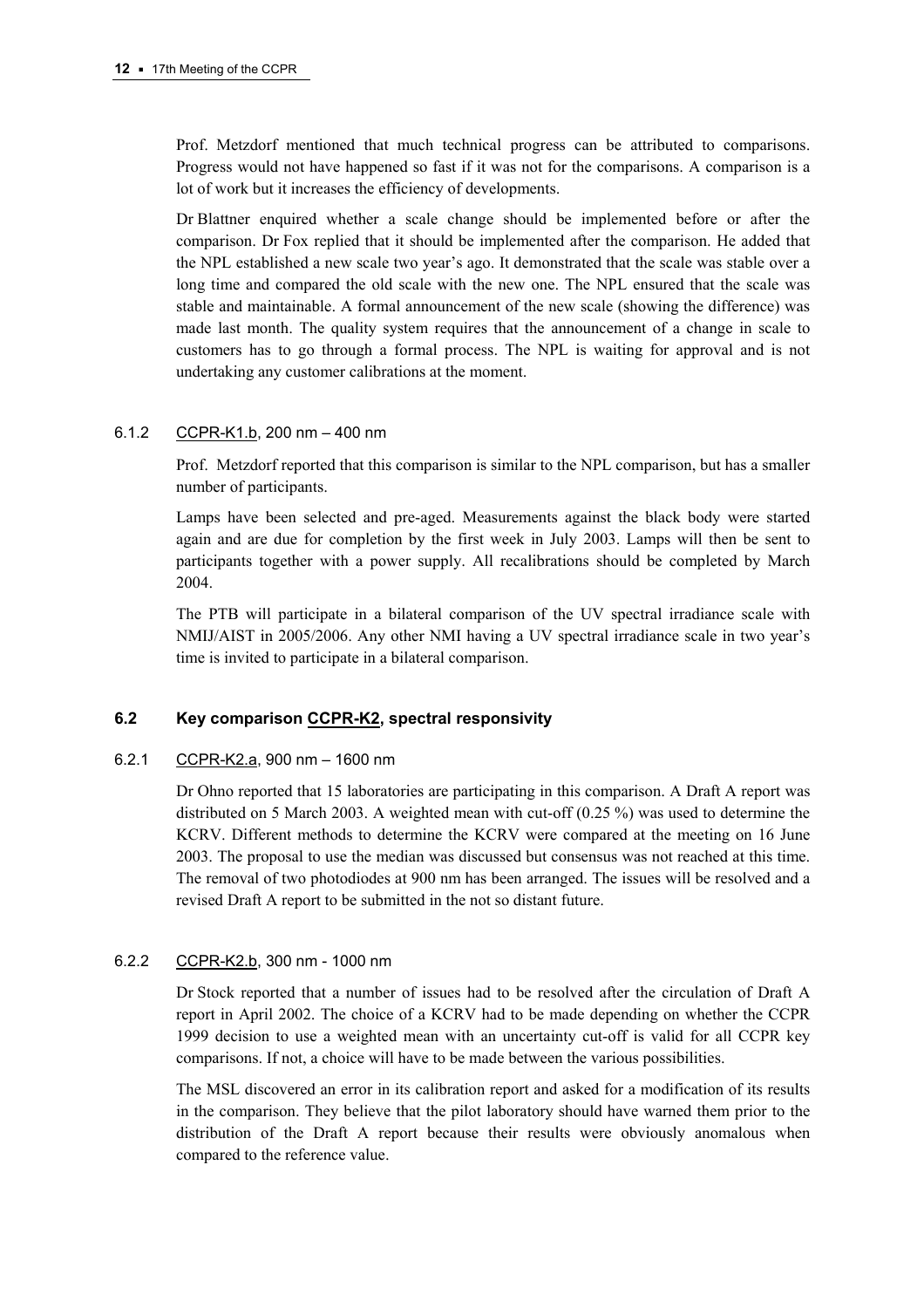The NPL requested a review of all the participants' uncertainty budgets as the basis for continuing discussions and for the choice of the KCRV. NIST is strongly opposed to this idea. Some laboratories (for example HUT and MSL) consider it necessary to check the consistency of the stated uncertainties with the results of the comparison. Other participants believe that such a procedure will be too difficult to apply.

The PTB proposed a modified version of their uncertainty budget due to a reconsideration of the interpolation procedure. The uncertainties remain unchanged for many wavelengths, at some wavelengths they are slightly increased and in some cases, nearly doubled.

The PTB data analysis also indicated that one of the transfer detectors might have been unstable during the travel between the PTB and the BIPM. The responsivity ratio of the two trap detectors measured at the PTB was found to differ substantially from that measured at the BIPM. The BIPM results were confirmed by another participant. Since the results from the PTB were obtained with two different set-ups (monochromator-based and laser-based) which gave consistent results, the only explanation seems to be a dust particle on one of the two trap detectors while at the PTB. It is proposed that the corresponding data should be discarded or used with a larger uncertainty.

Most of the outstanding issues have been resolved and the BIPM will prepare the Draft B report.

#### 6.2.3 [CCPR-K2.c, 2](http://kcdb.bipm.org/AppendixB/KCDB_ApB_info.asp?cmp_idy=485&cmp_cod=CCPR%2DK2%2Ec&page=1&search=2&cmp_cod_search=CCPR%2DK2&met_idy=&bra_idy=&epo_idy=&cmt_idy=&ett_idy_org=&lab_idy=)00 nm - 400 nm

Dr Ulm reported that 14 laboratories are participating in this comparison. Each laboratory was required to buy a minimum set of transfer standards consisting of three single element detectors and a three element reflection trap detector. It is a star-type comparison (PTB-participant-PTB) carried out in three phases. The measurements will be completed by the end of August 2005.

## **6.3 Key comparis[on CCPR-K3.b, lu](http://kcdb.bipm.org/AppendixB/KCDB_ApB_info.asp?cmp_idy=489&cmp_cod=CCPR%2DK3%2Eb&page=1&search=2&cmp_cod_search=CCPR%2DK3%2Eb&met_idy=&bra_idy=&epo_idy=&cmt_idy=&ett_idy_org=&lab_idy=)minous responsivity**

Dr Stock reported that he had taken over responsibility for this comparison. NIST did not accept two data changes (by NPL and METAS) which were made after the distribution of the Draft A report. NIST will now accept an uncertainty change by NPL, but will not accept the data change by METAS which was based on the introduction of a new scale. This was accepted by METAS. The original METAS data as given in the Draft A report will be reported, but an appendix will explain the scale change.

The change of the METAS data leads to a change of the KCRV of only 0.03 %. The final report will be prepared and circulated to the full CCPR for approval.

#### **6.4 Key compariso[n CCPR-K5, sp](http://kcdb.bipm.org/AppendixB/KCDB_ApB_info.asp?cmp_idy=491&cmp_cod=CCPR%2DK5&page=1&search=2&cmp_cod_search=CCPR%2DK5&met_idy=&bra_idy=&epo_idy=&cmt_idy=&ett_idy_org=&lab_idy=)ectral diffuse reflectance**

Dr Ohno reported that 12 laboratories are participating in this comparison. Three Spectralon and three matte ceramic plaques are used as artefacts. The 0/*d* or *d*/0 reflectance factor should be reported from 360 nm to 820 nm in intervals of 20 nm. All samples should be measured at least once, and one of each type three times. Participants have the option of including additional samples for participating in a bilateral comparison with NIST.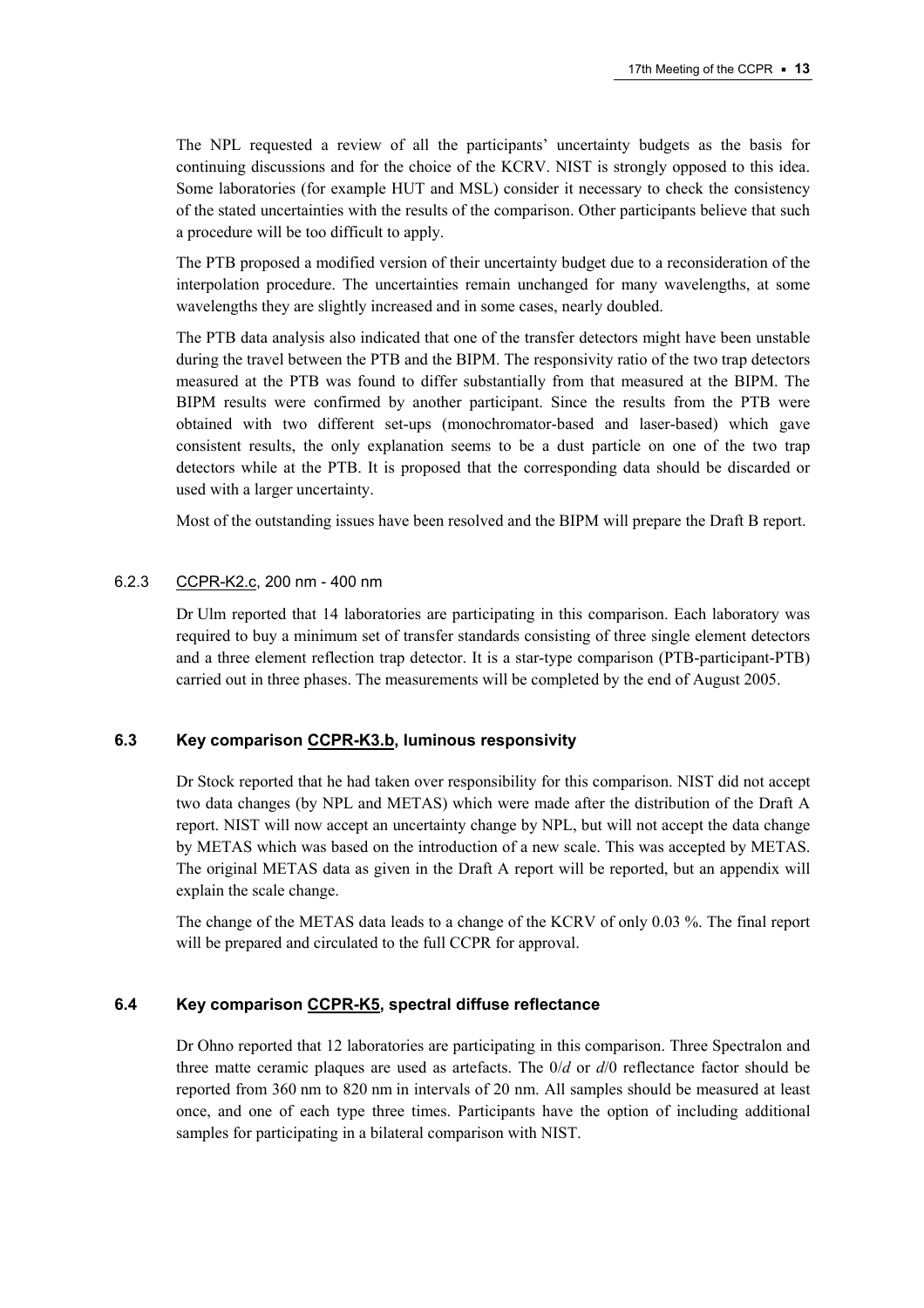Five of the 12 participants have returned the samples, and four participants have submitted the data. The measurements are estimated to be completed by December 2003.

Dr Clare and Dr Fox suggested that bilateral comparisons should be arranged using the extra reflectance samples to obtain information on how these samples perform. Dr Metzdorf said that the PTB performed measurements on these samples and experienced stability problems on Spectralon. He said that the results will probably be reported in the appendix, but not in the main report of the comparisons.

Dr Nettleton remarked that the bilateral cannot be reported to the BIPM after the event. Dr Ohno will convey these comments to Dr Early.

Dr Quinn asked whether the components of uncertainty were identified in the protocol guidelines, which was confirmed. He stated that it is very important as it puts one in a better position to take the weighted mean. Dr Boivin asked whether the uncertainty budgets themselves had been used or just the total uncertainty. Dr Quinn responded that the uncertainty budgets are not normally used, only checked for consistency. If there are any anomalies, the uncertainty budgets are consulted to identify the problem.

Dr Stock added that in many cases it is not possible to compare the uncertainty budgets as the components are very different.

Dr Nettleton suggested that the WG-KC should make a recommendation whether the uncertainty budgets could be done after the completion of the comparison. The President suggested that the participants agree on the main components of the uncertainty prior to the comparison. He said that participant's systematic corrections correspond to the different scales of the different laboratories and the uncertainty components are estimated very differently by the different laboratories. He advised the participants to review publications and to follow the WG-KC guidelines.

Dr Xu enquired whether a participant is allowed to change its value when the pilot laboratory found that one of its uncertainty components differ substantially from that of the rest of the participants. The President responded that under the strict MRA a change in the result (i.e. the value and its associated uncertainty) is not allowed after the publication of the Draft A report.

Dr Fox suggested that the WG-KC guidelines should include the possibility to change upwards before the publication of the Draft A report, and before the results are known. Dr Quinn remarked that before the MRA, the graph which showed the results of a comparison did not include the uncertainties. The inclusion of the uncertainties is a positive consequence of the MRA as it allows the discussion of the uncertainties.

The President said that as long as there remain internal consistence, it would be acceptable to use the information available to change results. Dr Metzdorf said that there are three scenarios before the publication of the Draft A report:

1) Only the pilot laboratory will evaluate the uncertainty budgets;

2) The WG-KC performs the evaluation;

3) All participants are informed and asked to evaluate each other's uncertainty budgets.

He suggested that the third option be followed before the publication of the Draft A report; otherwise the uncertainties should not be changed.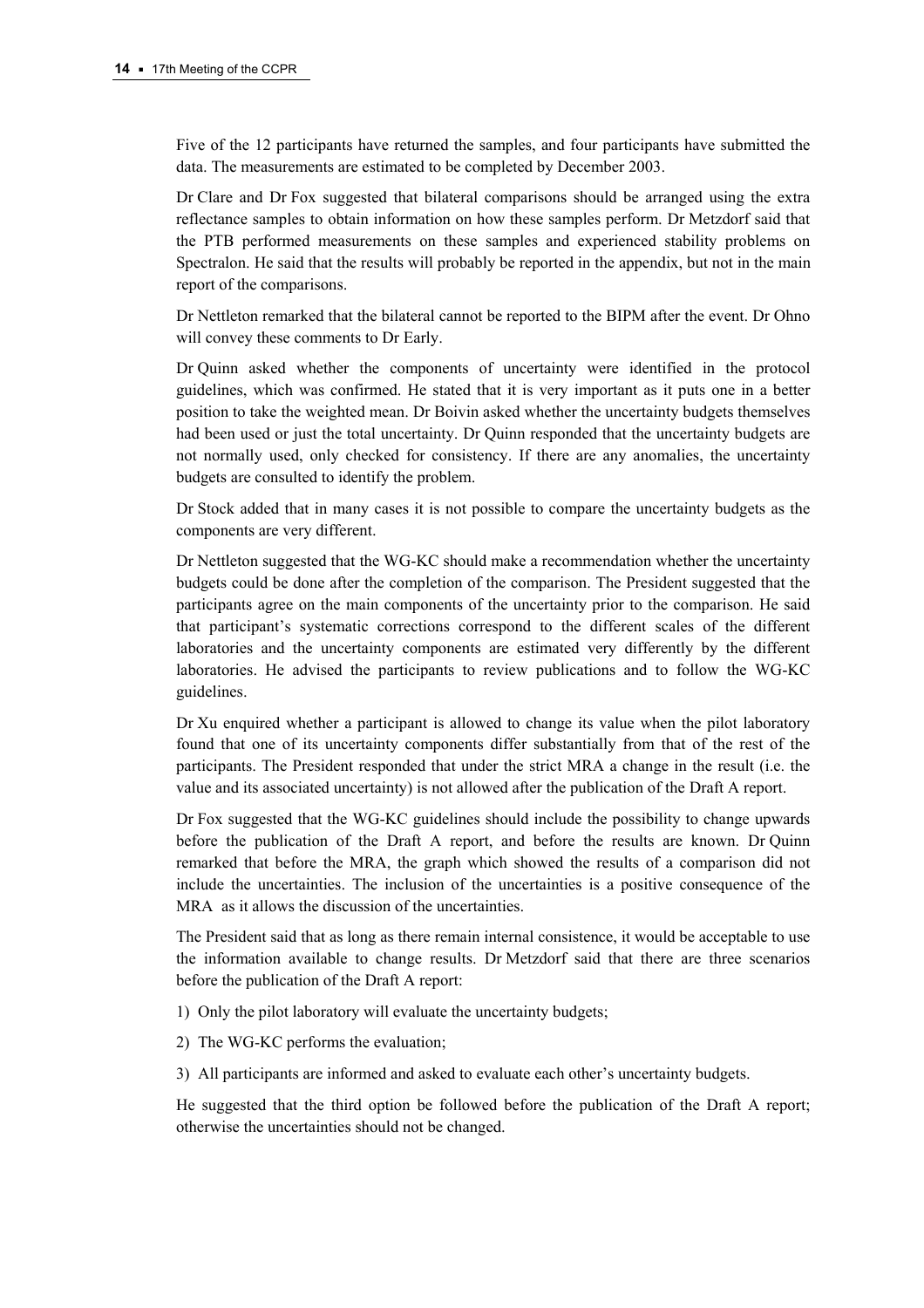Dr Ohno reported that this issue was discussed at the WG-KC meeting. It was recommended that the data be distributed to all participants prior to the publication of the Draft A report in order to allow all participants to comment. Learning should be done prior to Draft A. When a laboratory receives comments, it can review the data and revise their uncertainty budgets before the publication of Draft A.

Dr Ballico said that a comparison evaluates a laboratory's ability to meet its stated uncertainties. Learning should happen after the completion of the comparison.

Dr Nettleton remarked that as long as the original values are included in the report and the process is transparent, changes before the publication of the Draft A report should be allowed. Dr Quinn mentioned that the values laboratories assign to certain parameters should be compared. The uncertainty estimation should be done in a comparable way. If not, it will be very difficult to calculate the values. Before the publication of the Draft A report the uncertainty budgets should agree.

Dr Boivin disagreed. He said that different laboratories use different methodologies and therefore have different uncertainty components. It is impossible to make a list of components for all laboratories. Even the same component affects different laboratories differently. It is difficult to assess whether an uncertainty component is reasonable for a specific laboratory.

The President noted that the main purpose of a comparison is to find the best representative KCRV. Incorrect results should not be included in the calculation. The submitted values still stand and will be included in the report. The same applies to the associated uncertainty.

All agreed with Dr Nettleton that the committee should not dictate to an NMI what its uncertainty should be and that the responsibility stays with that NMI.

## **6.5 Key comparis[on CCPR-K6, sp](http://kcdb.bipm.org/AppendixB/KCDB_ApB_info.asp?cmp_idy=492&cmp_cod=CCPR%2DK6&page=1&search=2&cmp_cod_search=CCPR%2DK6&met_idy=&bra_idy=&epo_idy=&cmt_idy=&ett_idy_org=&lab_idy=)ectral regular transmittance**

Dr Bastie reported that results had been received from most of the participating laboratories. The stability of the glass filters is less good than expected considering the previous studies. The drift seems to be, at first order, proportional to time. The results of the comparison are likely to be slightly improved if a correction is applied to account for this effect. Draft A report should be completed by the end of this year. A report on the preliminary results is listed as working document CCPR/03-11 (restricted access).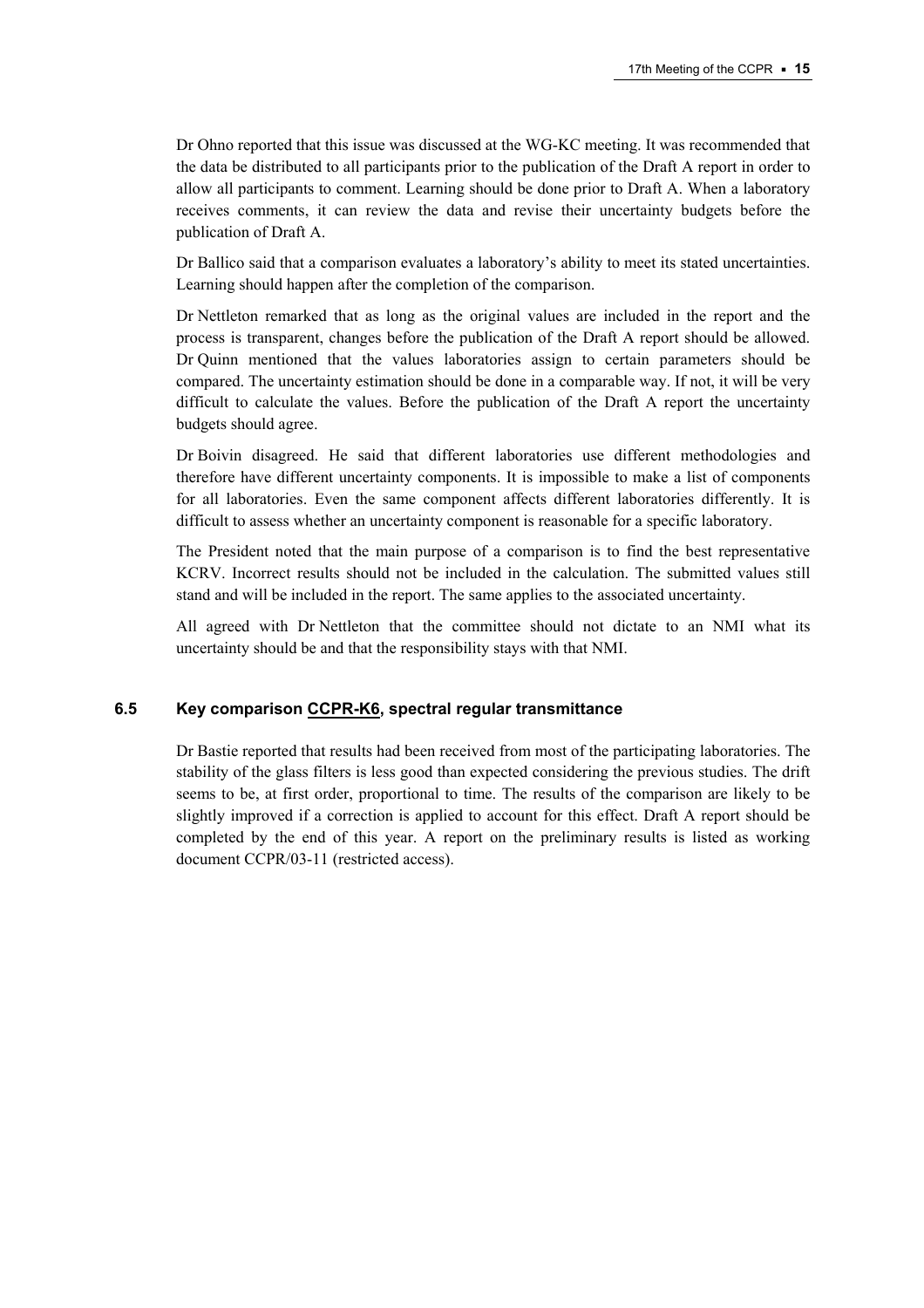# **7 DISCUSSION OF THE STATUS AND RESULTS OF SUPPLEMENTARY COMPARISONS**

## **7.1 Supplementary comparis[on CCPR-S1, sp](http://kcdb.bipm.org/AppendixB/KCDB_ApB_info.asp?cmp_idy=493&cmp_cod=CCPR%2DS1&page=1&search=2&cmp_cod_search=CCPR%2DS1&met_idy=&bra_idy=&epo_idy=&cmt_idy=&ett_idy_org=&lab_idy=)ectral radiance**

Dr Sapritski reported that six laboratories are participating in this comparison. The spectral range of the comparison is 220 nm to 2500 nm. Tungsten strip lamps are provided by the participants themselves.

Two sets of lamps are used:

- two or three lamps at radiance temperature  $t_r$  (650 nm) of about 2100 °C for the region  $220 \text{ nm} - 350 \text{ nm}$ ;
- two or three lamps at radiance temperature  $t_r$  (650 nm) of about 2000 °C for the region 350 nm – 2500 nm.

The measurement sequence is: participant – VNIIOFI – participant. A comparison of the results between VNIIOFI and PTB was done. NPL, NRC and NIST are still to submit their results. The Draft A report is expected to be ready by December 2003.

## **7.2 Supplementary compariso[n CCPR-S2, ape](http://kcdb.bipm.org/AppendixB/KCDB_ApB_info.asp?cmp_idy=494&cmp_cod=CCPR%2DS2&page=1&search=2&cmp_cod_search=CCPR%2DS2&met_idy=&bra_idy=&epo_idy=&cmt_idy=&ett_idy_org=&lab_idy=)rture area**

Dr Ohno reported that eight laboratories are participating in this comparison. Each participant should report the area for each of the four knife-edge and four land-type round apertures. All participants have measured the apertures and submitted data, except the NRC. The NRC requested to be last to measure because of the upgrades to their instruments, and has just received the samples. The results from NRC will be submitted within the next two months. The Draft A report will be published by the end of this year.

# **7.3 Supplementary comparison [CCPR-S3,](http://kcdb.bipm.org/AppendixB/KCDB_ApB_info.asp?cmp_idy=495&cmp_cod=CCPR%2DS3&page=1&search=2&cmp_cod_search=CCPR%2DS3&met_idy=&bra_idy=&epo_idy=&cmt_idy=&ett_idy_org=&lab_idy=) cryogenic radiometers, subsequent bilateral comparisons with the IEN and NMIJ/AIST**

Dr Saito stated that NMIJ/AIST would like to withdraw from this bilateral comparison as a result of the technical problems experienced. The vacuum pumps of the cryogenic radiometer were not working well, therefore the system were not operating correctly during the measurement. The laboratory also experienced air conditioning problems at the time. A proposal to extract the NMIJ/AIST data from the report and to only publish the IEN data was accepted by the meeting. (see working document CCPR/03-05, restricted access)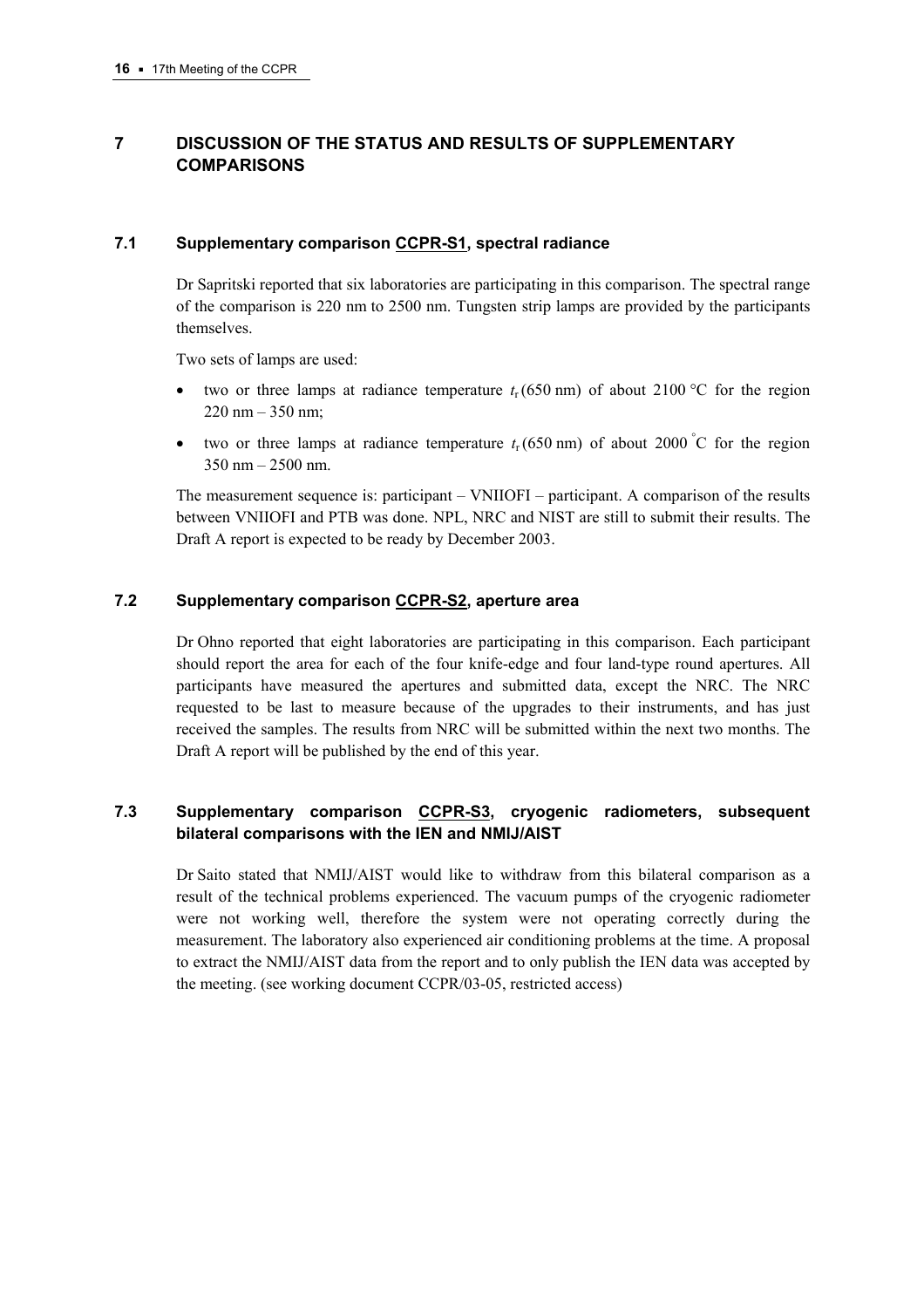## **8 DISCUSSION OF THE STATUS AND RESULTS OF RMO COMPARISONS**

#### **8.1 APMP**

Dr Xu reported the comparison of UV responsivity of detectors proposed in Tokyo in 2001 is ongoing and includes eight participants. The SPRING Singapore is the pilot laboratory. The protocol was prepared and sent to the participants in 2002. The measurements started in January 2003 and involve the calibration of two sets of broadband UVA detectors (365 nm) irradiated with the UV light source (a medium pressure mercury lamp) provided. The comparison will be completed in 2004.

Dr Thomas remarked that this comparison is not in the database. Dr Quinn said that the RMO approves the comparison, but the BIPM should be informed. A formal procedure on how a region should go about arranging key comparisons is available.

#### **8.2 COOMET**

No report was presented.

## **8.3 EUROMET**

Dr Brida reported that the following comparisons are in progress:

- EUROMET.PR-K6 of spectral transmittance (Measurements by NMIs completed);
- EUROMET.PR-K3.a of luminous intensity (Started in 2002, to be completed in 2003);
- EUROMET.PR-K4 of luminous flux (Started in 2002, to be completed in 2003);
- EUROMET.PR-K2.b of spectral responsivity (The photodetectors are being calibrated by the pilot laboratory, the IFA).

The following comparisons are planned:

- EUROMET.PR-K5 of spectral diffuse reflectance:
- EUROMET.PR-K1.a of spectral irradiance;
- EUROMET.PR-BK2.a.1 and -BK2.a.2 of spectral responsivity.

The following supplementary comparisons are planned:

- UV power meters;
- Luminance meters;
- High laser power.

A comparison of characterization techniques for filter radiometers has been proposed and a comparison of chromatic dispersion reference fibres is in progress.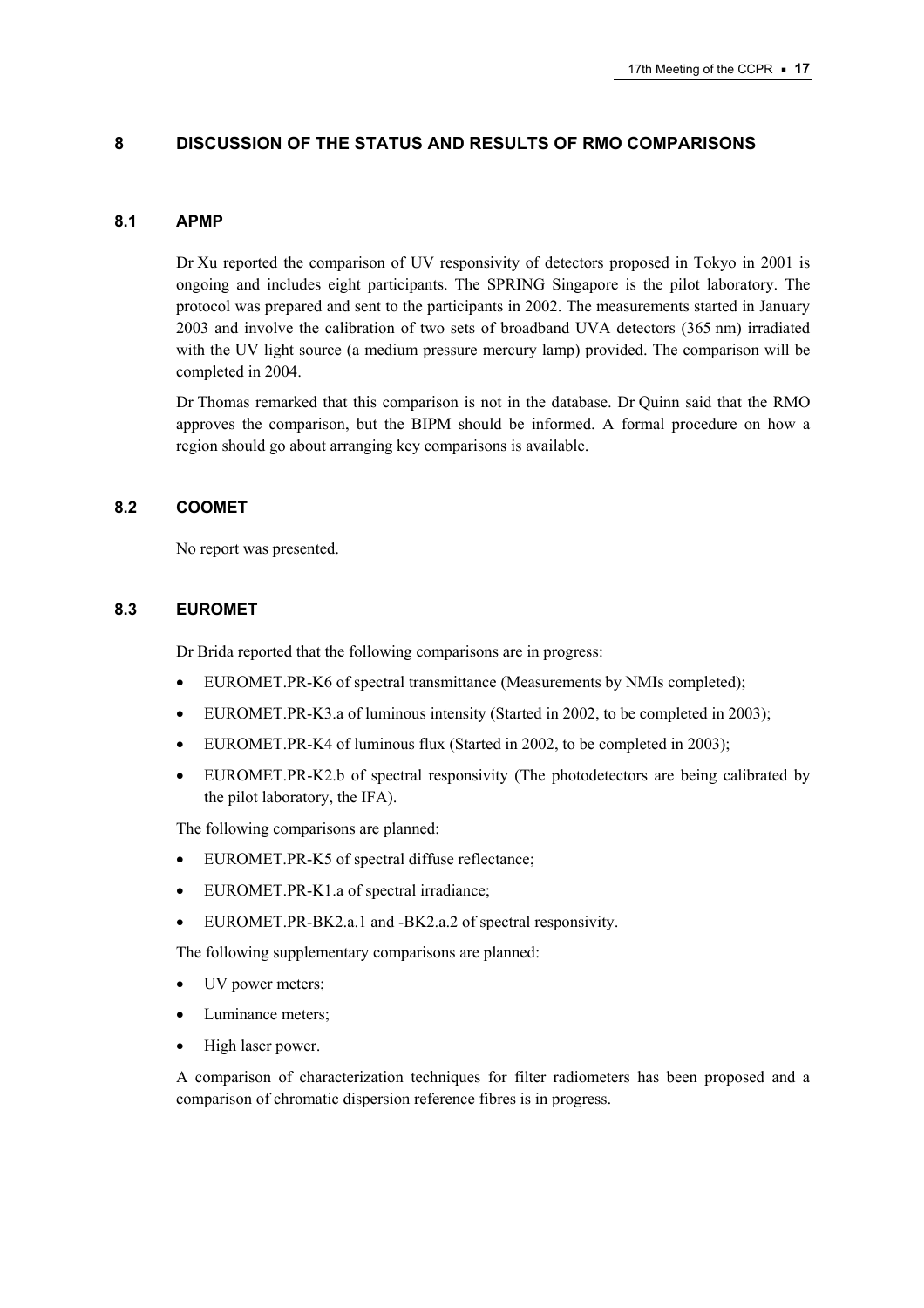## **8.4 SADCMET**

The President reported that only a few countries in this region have photometry and radiometry laboratories. These include Egypt, Kenya and South Africa. Supplementary comparisons will be arranged soon.

#### **8.5 SIM**

Mr Matamoros reported that key comparisons will soon be arranged for spectral responsivity, luminous intensity and diffuse reflectance. All sub-regions of SIM will participate.

Mr Matamoros asked whether approved protocols can be published on the Internet. Dr Quinn replied that this can be done. It can be a CCPR document. Protocols should be sent to the Executive Secretary once approved for publication. It will be an unrestricted access document.

The President asked all RMOs to submit all comparison protocols and final reports. Dr Nettleton said that protocols are usually being updated during the comparison. Dr Quinn replied that it is the content of the protocol that matters and not dates, etc. Dr Ikonen mentioned that it would be helpful if key comparison protocols were published on the Internet as it can be used as basis for bilaterals.

# **9 REPORT FROM THE UV WORKING GROUP**

Prof Ikonen reported that two meetings had been held so far: the first meeting was combined with the NEWRAD conference at NIST in May 2002 and the second meeting was held on 16 June 2003 in Paris. (The minutes of this meeting is listed as working docume[nt CCPR/03-07\).](https://www.bipm.org/cc/CCPR/Allowed/17/CCPR03-07.pdf) 

The main point of discussion was the terms of reference of the Working Group on UV Radiometry (WG-UV) and its continuation. The meeting concluded that a proposal to continue with the work for one year will be submitted to the CCPR. The CCPR should also confirm the terms of reference.

The terms of reference are very similar to the terms of reference agreed on at the previous CCPR meeting and are as follows:

- to study the measurement problems in the UV range and encourage coordination of the work of NMIs in that field;
- to take initiatives aimed at improving world-wide equivalence in the field of UV radiometry, taking into account not only traditional techniques but also techniques such as synchrotron radiation, cryogenic radiometry and novel techniques for improving the stability of transfer standards.

The working programme includes the following points:

Coordinated research in transfer detectors: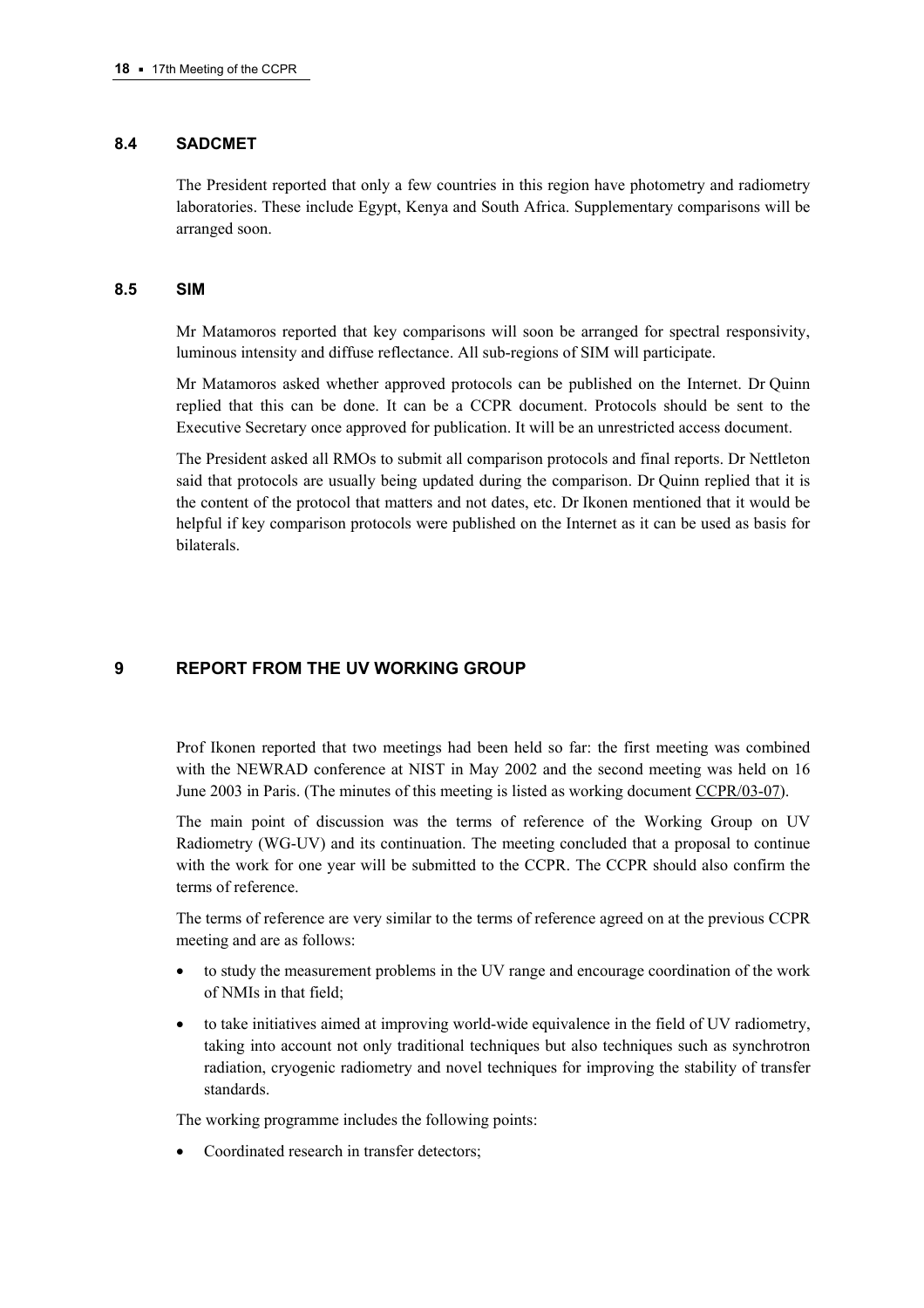• A comparison in spectral responsivity.

Related to the second item, a new comparison of detector spectral responsivity over the wavelength region 10 nm to 250 nm was proposed in the WG-UV. The PTB will be the pilot laboratory and NIST and VNIIOFI, and possibly NMIJ/AIST, will participate. The comparison is still open to other participants. The objectives of the comparison are to test new technology and to test the equivalence of the new capabilities. It will be a key comparison since all CCPR participants are invited to participate and will be given a number.

The next meeting will be held in May 2004 at NIST prior to the CORM meetings. The WG-UV is open to all CCPR members and observers, but the chairperson should be informed in advance of the intention to participate.

The President remarked that considerable discussion took place within the WG-UV on whether or not to continue and on the proposal for the concrete activities to be developed into working programmes. In light of these discussions, he requested the meeting be given the go-ahead and proposed that the decision be reviewed at each subsequent CCPR meeting.

No comments were received and it was concluded that the CCPR meeting concurs with the WG-UV. The WG-UV can go ahead with its working programme as proposed.

The President recommended that in general, WG recommendations should be accepted by the CCPR. It will not be productive if all the issues are re-discussed at the CCPR meeting. All the experts are participating in the WG activities. He thanked the WG for their work.

Dr Fox proposed that Prof. Ikonen be formally co-opted onto the WG-UV. The proposal was accepted. Prof. Ikonen mentioned that he agreed to be the chairperson for two years and that the chairpersonship is still open. The President asked whether Prof. Ikonen is prepared to carry on with the work, to which he answered in the affirmative. Prof. Ikonen was therefore accepted as chairperson for the WG-UV.

# **10 LIAISON WITH CCT WORKING GROUP 5 ON RADIATION THERMOMETRY**

Dr Fox reported that the working group investigates problems associated with radiation thermometry. The terms of reference can be found in documen[t CCPR/03-06. T](https://www.bipm.org/cc/CCPR/Allowed/17/CCPR03-06.pdf)he working group set priority actions which should be looked at. The first priority is to determine the baseline parameters underlying the radiation thermometry scale realization with a rigorous standard approach.

The working group has had three meetings since its establishment in 1996. The progress to date include the establishment of a document describing and defining sources and sizes of uncertainties for radiation thermometry above 1000  $\degree$ C, for inclusion as an annex to the "Supplementary Information for the ITS-90".

The working group will also produce a document to discuss uncertainties in radiation thermometry below 1000 ºC. This document is more difficult to produce than the first document due to the larger range of instruments and applications.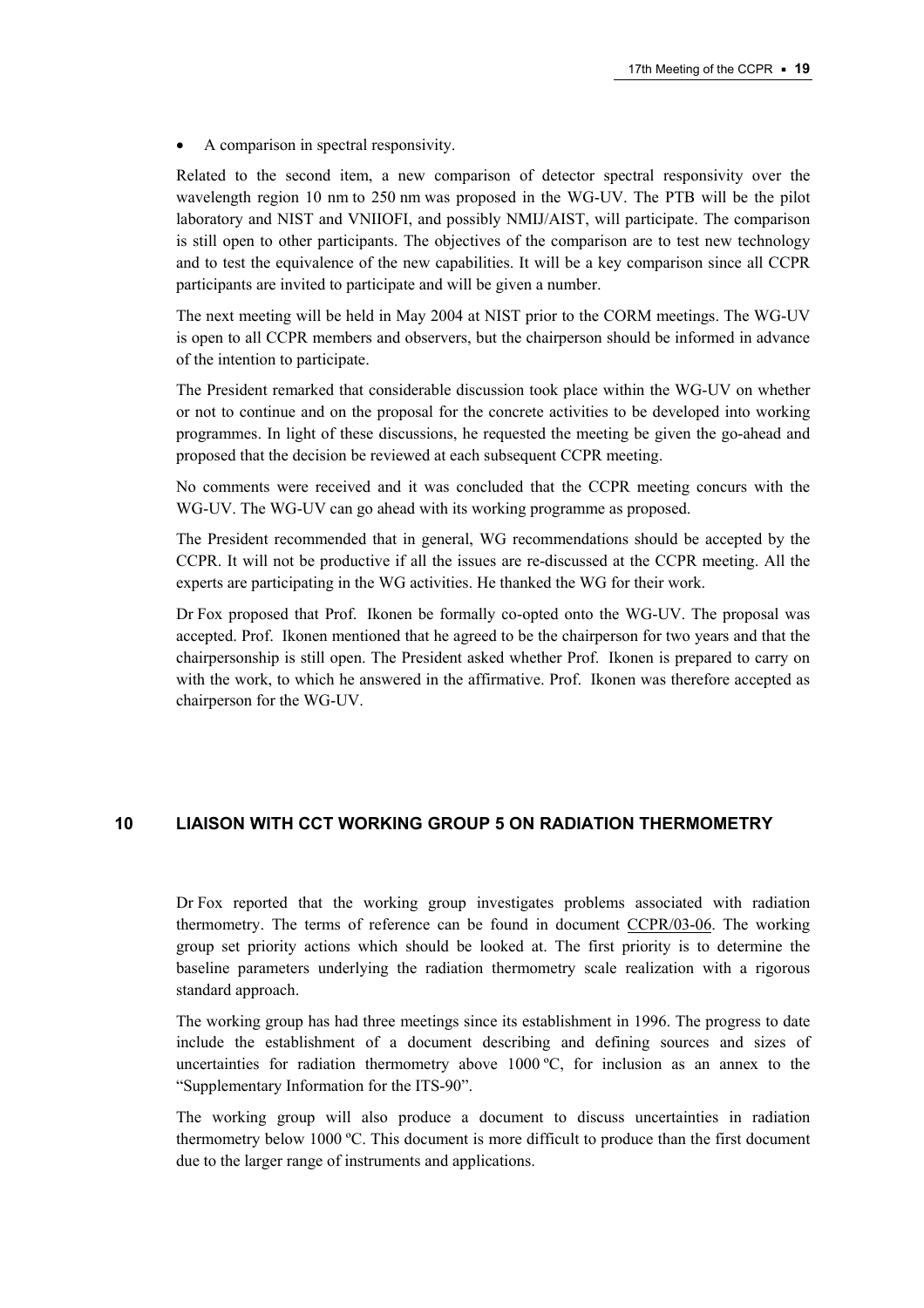The working group considered the need for ITS-90 in the context of radiation thermometry and its uses. A comparison of filter radiometer calibrations, organized by the working group, demonstrated that interference filter radiometry is possible at the 0.1 % level.

Prof. Sapritski commented that radiation thermometry is the most important thermometric field. The working group measurement included detectors to investigate the size of source effect. Consistent results were obtained for radiance.

Dr Fox added that radiance activity is included in terms of eutectics for radiance and irradiance.

Prof. Sapritski noted that eutectics provide a good opportunity to utilize the different absolute and relative methods of thermodynamic measurements based on cryogenic radiometers, black bodies and synchrotrons to measure temperature.

Dr Boivin enquired whether commercial or custom made filters were used in the comparison. Dr Fox replied that the companies were given the specification for stability. Only one company was willing to provide a quotation. A batch of 10 filter radiometers proved to be stable. No information is available on the rest.

Mr Yamada explained that NMIJ/AIST did not submit the results of the comparison because the measurements were performed in the radiation thermometry section of the NRLM, which later merged with the ETL that includes the photometry and radiometry section. It became inappropriate for the radiation thermometry section to represent the newly formed NMIJ/AIST in a field in which they are not the best experts.

# **11 LIAISON WITH THE RMOS**

The President said that the JCRB receives reports from the RMOs. All laboratories were reported on in general; no specific highlights of photometry and radiometry activities are given. Now that the WG-CMC is established, RMO TC chairpersons could be present at the CCPR meeting and could present reports. He asked the participants whether they would like to see these reports at this meeting in future.

Dr Nettleton supported the suggestion. He said that it would be good to share the experiences of the different regions. For example, how do the different RMOs perform CMC analyses? The information should be shared formally.

Dr Quinn said that the Consultative Committees are responsible for the key comparisons and the RMOs report on the regional comparisons at these meetings. The coordination of the RMO activities is the responsibility of the JCRB.

It was concluded that the report of the RMO activities will be very useful and should not take much time. It should also not interfere with the JCRB activities.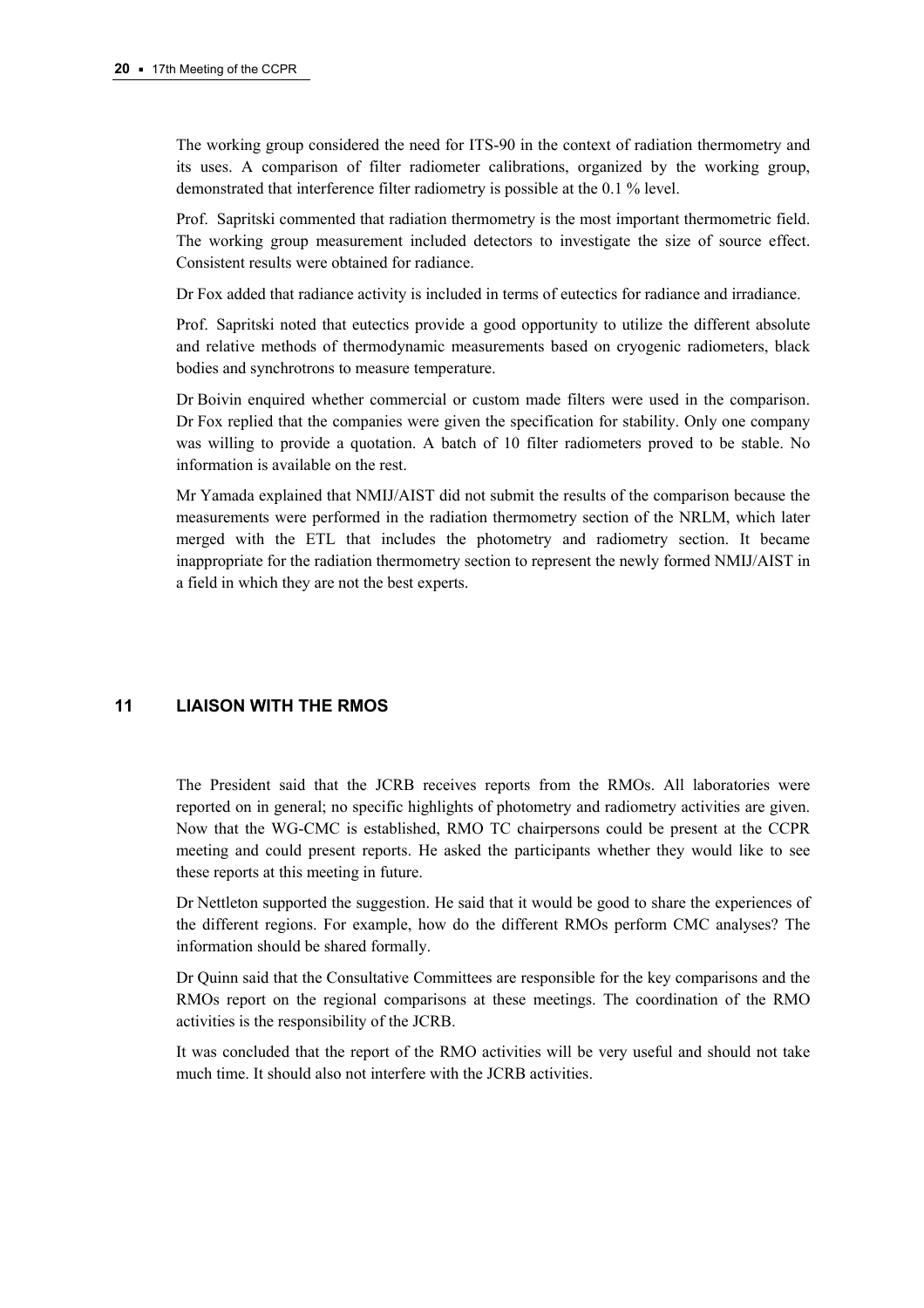# **12 LIAISON WITH OTHER ORGANIZATIONS (WMO, CIE, CORM, ETC.)**

## **12.1 WMO**

Dr Schmutz gave a report on the relation of the CCPR's activities to the radiation issues of the WMO (see working document CCPR/03-08, restricted access)*.* He mentioned that there is no official definition for the calibration of UV-A and UV-B meters.

Dr Quinn responded that the link to the International System of Units (SI) is essential and that the link with NPL is good. The traceability of environmental data should be linked to SI units.

Dr Fox said that in the near future the cryogenic radiometer may be able to work at the high power levels for which pyroheliometers are designed.

In response to the President's question, Dr Quinn replied that the MRA includes the IAEA as an independent organization. PMOD/WRC is represented on the CCPR through METAS and is a designated institute of the MRA. He also noted that the WMO is a large organization which cannot be represented at all levels.

The President suggested that Dr Fox represent the CCPR on the expert team for radiation members together with Dr Schmutz. The nomination was accepted by both of them.

## **12.2 CIE**

Dr Bastie reported on the activities of CIE Divisions 1, 2 and 6 relevant to the activities of the CCPR from 2001 up to the beginning of 2003 (see working docume[nt CCPR/03-02\). T](https://www.bipm.org/cc/CCPR/Allowed/17/CCPR03-02.pdf)he major fields of activity related to the CCPR are (in decreasing importance):

- Photometry (visual photometry devoted to improve knowledge about the human visual system, and physical photometry related to the measurement of photometric quantities of LEDs and flashing lights, and to the use of detectors as transfer standards for photometry);
- Action spectra (six TCs from Division 6 are working on the best method to obtain action spectra and on the standardization of action spectra for plants, immediate pigmentation darkening, hyperbilirubinemia and UV disinfection);
- Photobiological measurement (five TCs from Division 6 are working on the mean effects of solar radiation for several photobiological effects, personal dosimetry for UV radiation and the disinfection of air and water);
- LEDs (photometric measurements of LEDs, LED arrays or LED clusters, and the color rendering of white LEDs);
- Instrument characterization (four TCs of Division 2 are working on methods and measuring techniques to characterize tristimulus colorimeters, spectrophotometers measuring transmittance and reflectance, luminance meters, illuminance meters and UV radiometers);
- Colorimetry (the CIE publication 15.2 "Colorimetry" which forms the basis of the color system for colorimetry, is being updated, and the color matching functions are being improved);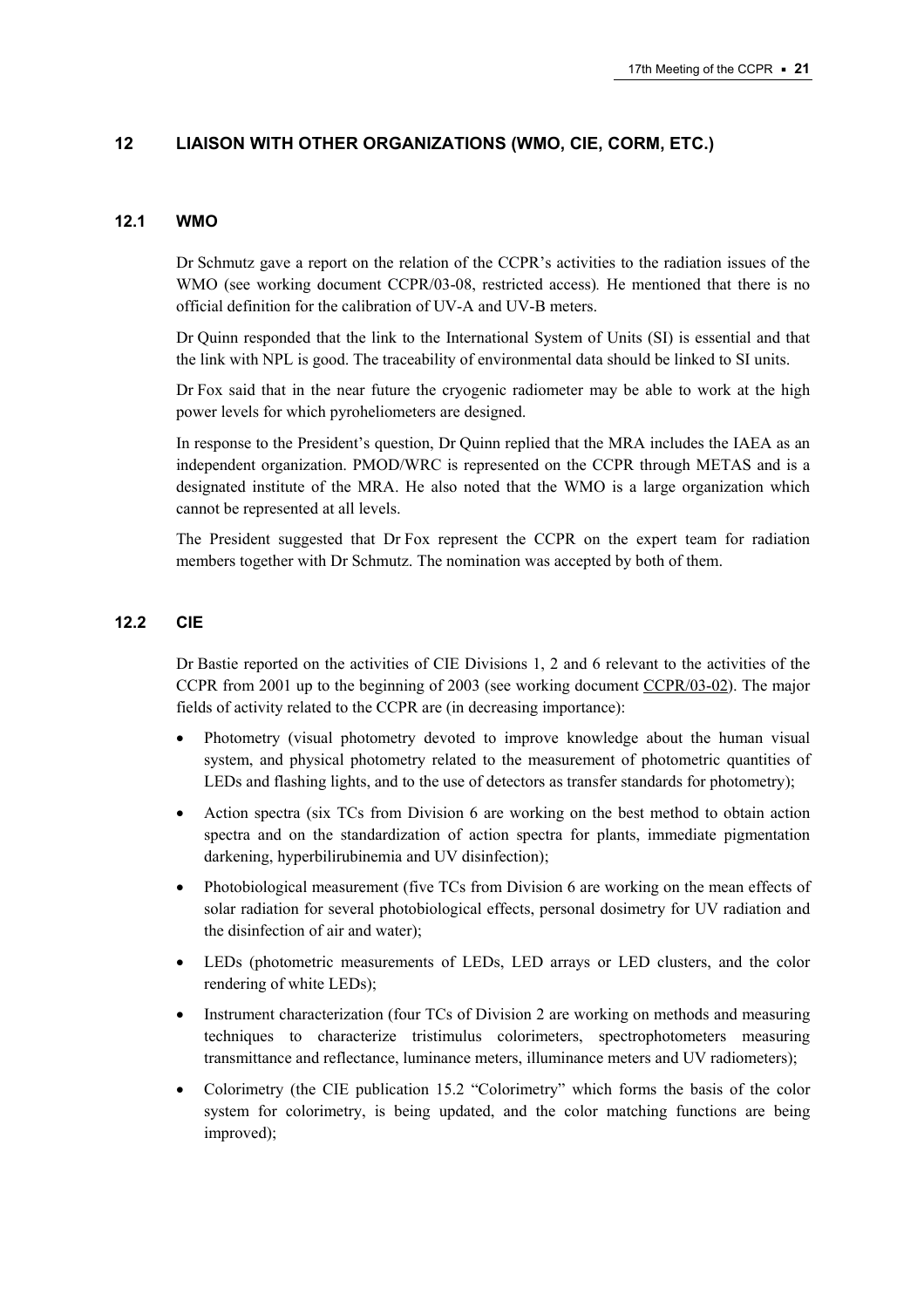- Optical properties of materials (the calibration methods and photoluminescence standard for total radiation factor measurement, and measurement of the spectral coefficient of retroreflection);
- Detectors (two TCs of Division 2 are working on detector linearity and spectral responsivity measurements respectively);
- Determination of measurement uncertainty of photometry (Division 2);
- Vocabulary matters (Division 2).

## **12.3 CORM**

Dr Ohno reported that the CORM (Council for Optical Radiation Measurements) was originally established as an advisory body to NIST. It is now a professional society for optical radiation measurements in the United States, and also has a number of international members. The CORM is not a standardizing body but a technical forum to exchange information between members. It publishes reports on photometric and radiometric needs every four to five years. The CORM has two major technical committees: Radiometry and Optical Properties of Materials. The Radiometry Committee has several subcommittees such as standard sources, photometry, displays, and measurements of LEDs.

The CORM holds annual conferences, occasionally in conjunction with CIE meetings. The CORM 2003 is being held in California and the theme is "Optics in the 21st Century". The focus is on new technical areas such as medical optics, etc. The WG-KC is considering having its next meeting in conjunction with the CORM 2004 at NIST, Gaithersburg.

## **12.4 ORM Club**

Dr Fox reported that the Optical Radiometry (ORM) Club of the NPL holds meetings on general topics and has focused interest groups on: UV for medical applications, color, IR diffuse reflectance and pulsed sources. More information can be found on the NPL website [\(www.npl.co.uk\). B](http://www.npl.co.uk/)rochures are published bi-annually. Subscription to the ORM Club is free and those interested to become a member should send an e-mail to Dr Fox.

# **12.5 UV community**

The global UV scale was established world-wide. A link between the electrical (power) and optical scale was established through an international comparison. The request for international equivalence started 1989. Traceability to the SI system is obtained through the PTB. Calibrations and measurements are regularly performed to check the scale. This year, these calibrations and measurements are piloted by the PTB. The scale is determined by those laboratories able to realize the scale. The process started before the MRA but is very similar.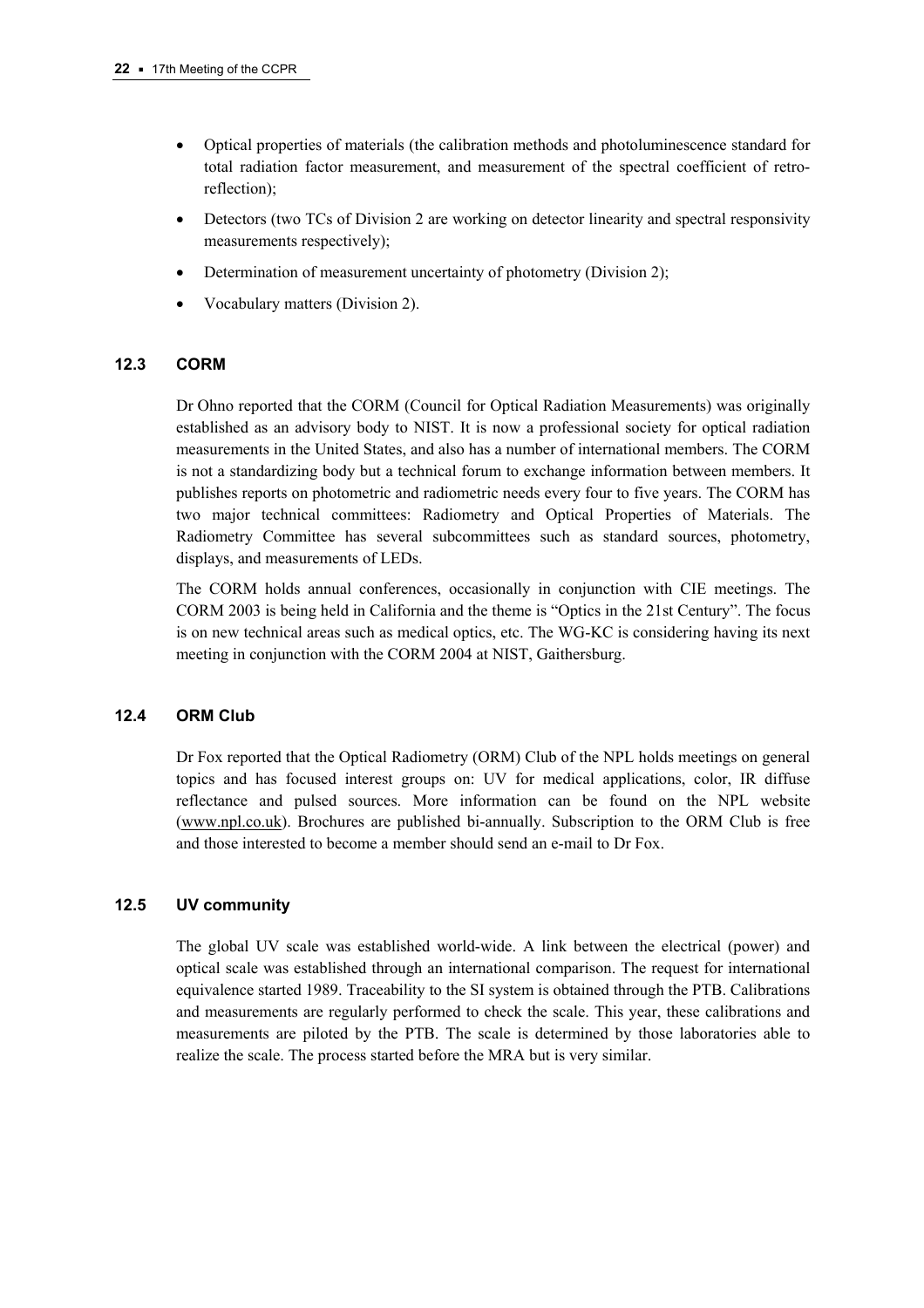#### **13 MEMBERSHIP ISSUES**

No requests were received for new members. No applications were received for observers to become members. Applications can be made through the website.

If required, an RMO TC chairperson from a country that is not a member of the CCPR will be invited to attend CCPR meetings.

## **14 IMPACT OF CHANGES AT BIPM ON WORK OF CCPR**

Dr Quinn gave an overview of the funding and programme formulation of the BIPM.

A report by the CIPM in 1998 reviewed the international metrology and financial requirements. It stated that the need for international activity is increasing, most notably in chemistry and biotechnology. In 1999, a 4.5 % increased budget was requested at the general conference in order to get the BIPM started in the chemistry area. However, only an inflationary increase was approved.

The work demand on the BIPM has increased since 1999. A decision was made to restrict BIPM activities in traditional fields. Almost half of important measurement science (that is, chemistry) cannot be excluded. The BIPM cannot maintain work in all fields, and contribute effectively to science, comparisons and international collaborations. Also, without a chemical laboratory, BIPM's activities in this area cannot attract high level people.

In order to maintain the capabilities approved at the 21st General Conference in 1999, and to embark upon fully-financed extensions into organic chemistry, bio-analysis and medicine, an increase of  $\epsilon$  1.9 million (20 % increase) is required from 1 January 2005 onwards. To maintain all of the current activities would require an increase of 12 % ( $\epsilon$  1.1 million). At the meeting of directors of NMIs in 2002, it was made clear that there is little chance of a 20 % increase. In December 2002, a budget and broad lines of future programme were submitted to the CIPM. An increase of only  $\epsilon$  450 000 was considered possible.

All programmes were subsequently reviewed in terms of the needs of NMIs and not in terms of the importance of the technical field. All areas could not be reduced by 10 % as the BIPM was already functioning at a minimum in terms of intellectual and financial resources. A decision had to be made about what should remain. Staff members had to be considered and priorities evaluated.

In the past, the BIPM maintained the mean world lumen and candela based on incandescent lamps, but as almost all NMIs adopted the cryogenic radiometer as the reference for radiometric and photometric standards, this function is not as important as it was in the past. Therefore the photometry and radiometry programme will be terminated in 2004. This decision should not be perceived as indicating that the photometry and radiometry field is valued less than other fields.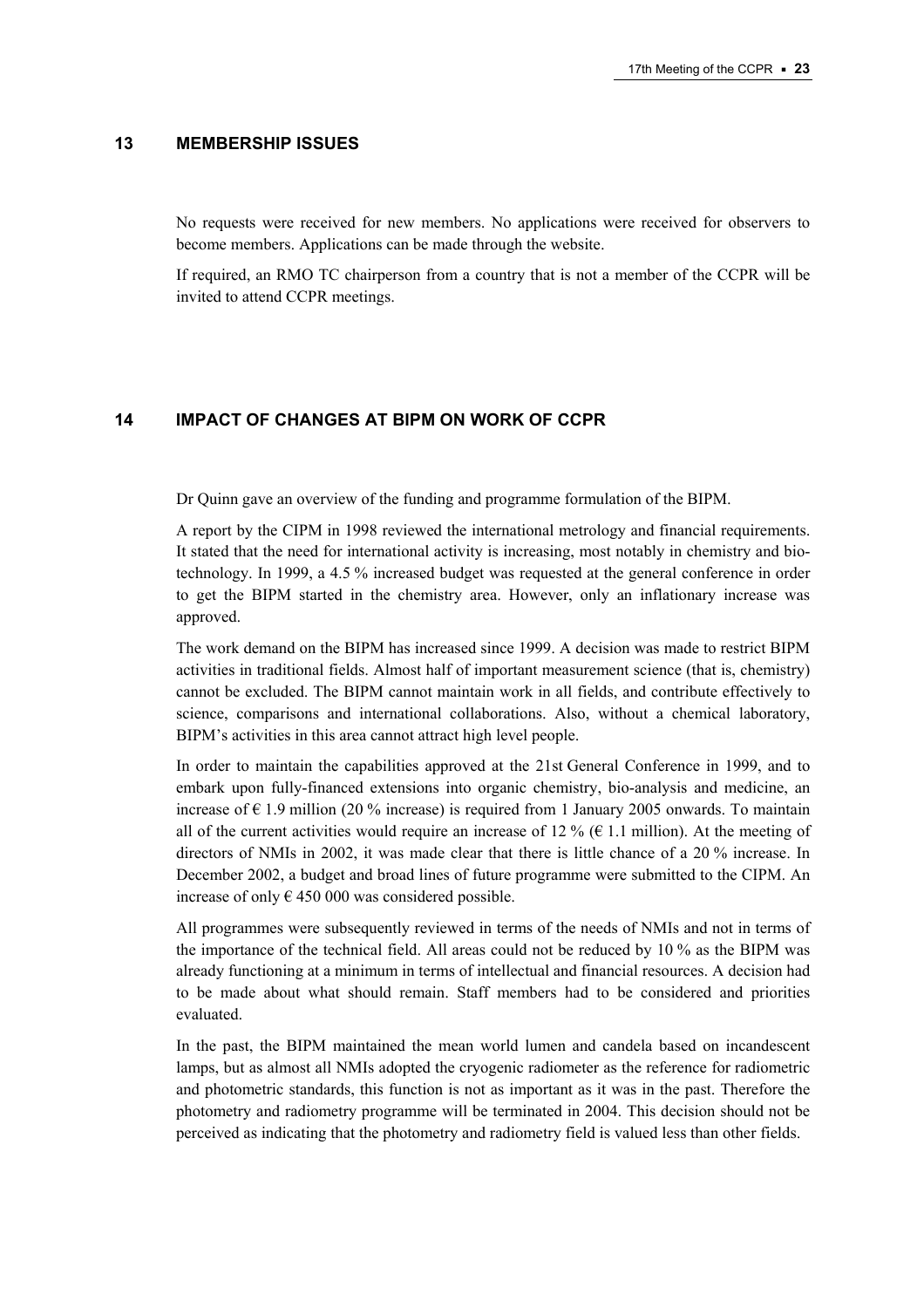The question that remains is what happens to the calibration service of incandescent lamps, which is used by more than 10 Member States. The BIPM cannot present a solution to this problem. No calibration service can be provided without the supporting facilities, therefore this service will cease. The BIPM will attempt to arrange for these calibrations at some NMIs within the relevant RMO, but NMIs cannot replace this free service. This problem remains unsolved. The senior staff at the BIPM will still provide a service to the CCPR, even without a laboratory.

The President asked for comments on this issue. He mentioned that the services of the secretariat will continue, but that the BIPM's services as a pilot laboratory for comparisons and for the calibrations of incandescent lamps will disappear.

Prof. Metzdorf asked about the number of photometric and radiometric calibrations performed per year. Dr Quinn replied that approximately 40 lamps (with a re-calibration period of four to five years) are calibrated for luminous flux, luminous intensity and color temperature every year.

Dr Fox mentioned that one of the strengths of the BIPM is that it maintained the world mean candela and that the reference standards were maintained very well over a significant time. He wanted to know what will happen to the lamps.

Dr Quinn replied that this has not been decided yet and asked for suggestions on what the lamps could be used for in future.

Dr Fox stated that it should be kept for historical records. The recent comparison did not show significant improvement; the results were very similar to the results of the previous years. The maintenance of these lamps is therefore very important.

Dr Quinn noted that the detector-based standards and the calibration of lamps will solve this problem. It is not important to have the lamps.

Prof. Metzdorf said that the lamps are important. In future, NMIs should be identified to do the BIPM work, whether it is free of charge or not. Maybe the lamps can be divided between three or four laboratories. These laboratories should study the stability of the lamps and the history of the unit. He inquired about the calibration service for approximately 40 lamps per year. Who will do the work and who will bear the cost for these calibrations?

Dr Quinn said that it will be most efficient if the BIPM performs these calibrations. This was conveyed to the directors of NMIs, but not accepted. The cost will have to be covered by the NMIs.

The President asked Dr Quinn if he is suggesting that the NMIs perform these calibrations for free.

Dr Quinn replied that the CCPR can make a recommendation, but not a decision. It is up to the NMI to decide whether or not to provide the calibrations free of charge.

Dr Fox stated that the use of lamps will provide no technical gain, only the preservation of history.

Dr Quinn stated that the BIPM equipment will be kept for the time being and will not be thrown away.

Dr Bastie mentioned that the result of a comparison is always compared with the previous result. Each time it was decided to replace the old KCRV with the new value. He suggested that the lamps are kept with the result of the key comparison.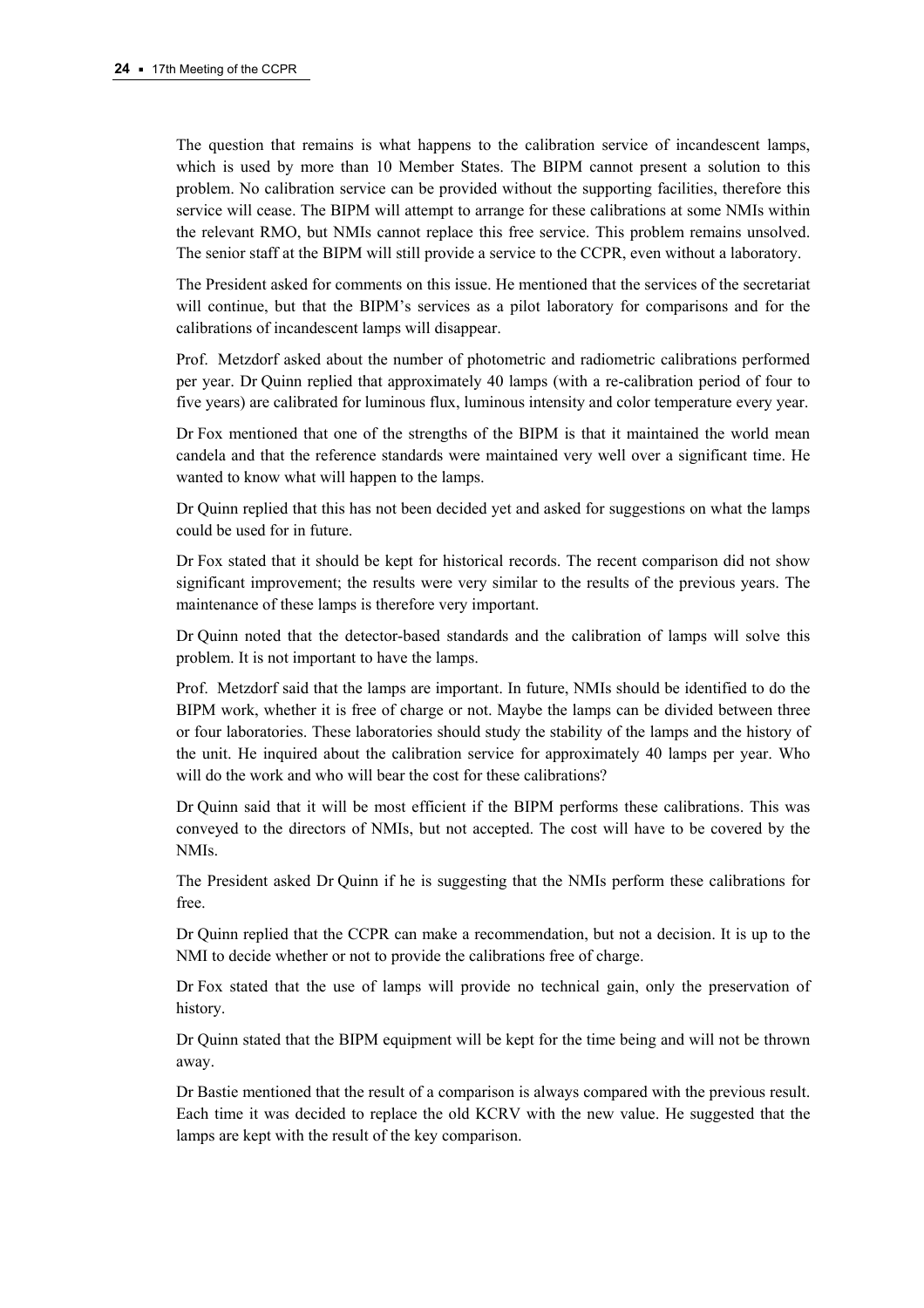The President noted that a calibration cannot be done with the lamps alone; a bench, power supply, etc. is also required. The lamps should be available to a new NMI. He enquired whether the BNM is a possible institution to do this.

Dr Bastie replied that the lamps should be available to people competent to use them. The decision is best left to the BIPM.

Prof Ikonen mentioned that the NMIs will have to bear the cost resulting from the closing of the BIPM calibration services and will have to bear more costs as the BIPM will not coordinate comparisons. The cost to pilot a comparison will therefore not be evenly shared between the participants.

The President inquired whether it would be possible to maintain accessibility to the BIPM photometric facilities to those who require them. Dr Quinn wanted to know when it will be used next for a comparison. The President replied that it will most likely be in 10 years' time.

Dr Quinn said that the lamps will be kept safely until required for use. A decision on what to do with the lamps will be made at the time of the next comparison. This decision was accepted.

Dr Fox mentioned that the cost to an NMI to calibrate 40 lamps is not that high in comparison with membership fees, but NMIs will soon want free calibrations for other photometric quantities. Free calibrations for all calibrations pose bigger problems. Should 10 lamps per year be calibrated for free by a number of laboratories? Where should the line be drawn? Is it possible to draw a line?

Dr Ohno asked how it would be possible for an NMI to provide free calibrations. NIST is not able to do so and it is likely to be the case with other NMIs as well. Smaller NMIs will have a bigger problem.

Dr Quinn said that the decisions taken by the big NMIs will result in a problem for smaller NMIs. There is no solution.

The President suggested that the calibrations be limited to, for example, three per laboratory for a limited number of years. Even this is not likely to be allowed by the CSIR-NML.

Dr Xu stated that the calibrations should not be a problem. The BIPM has closed its photometry laboratories. This fact should be accepted. The anticipated free calibrations services will not be provided in future and smaller NMIs should start to realize their own standards, which should not necessarily be a big problem.

Dr van der Ham asked what the current status of the BIPM photometry laboratory is. Is it closed already? Whereto will values previously traceable to the BIPM be traceable to now?

Dr Quinn replied that he has no information on what former clients are doing.

Prof. Metzdorf stated that the calibration work and additional work for pilot laboratories will be given to the bigger NMIs (namely BNM, NIST, NPL and PTB). These laboratories are usually the pilot laboratories. The possibility of providing services at no charge is difficult, if not forbidden by country laws. The PTB can, possibly, if required, offer the calibration at 50 % of the cost instead of 100 %. Different arguments can possibly be found for other NMIs and can be discussed at NIST or NPL. Is such a solution possible? The bigger laboratories have to carry some of these costs.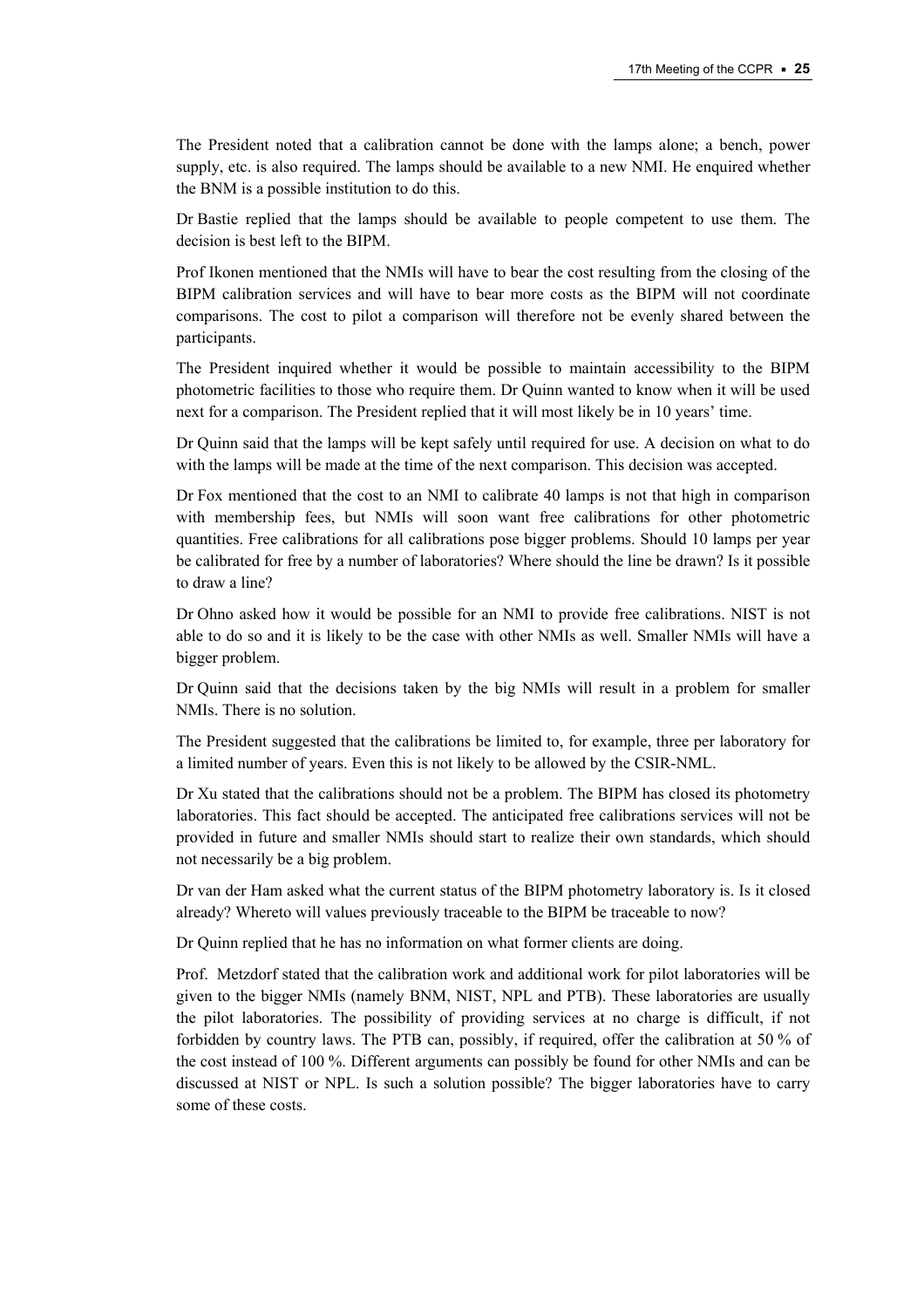The President reasoned that the closure of the BIPM photometry and radiometry activities will be a positive point for smaller countries to improve their facilities. They should budget for improvements and in future not think of free services.

Dr Boivin asked Dr Quinn whether the BIPM laboratory equipment and laboratory space will be available for use to NMIs. Dr Quinn confirmed that it will be available.

Dr Boivin asked if it would be possible that the BIPM retains a core expertise and equipment to assist in international comparisons. Dr Quinn replied that the expertise will not be maintained as it is not feasible.

Dr Xu inquired about the cost of bilateral and regional comparisons. He stated that regional comparisons are not always available to every country and these countries therefore have to participate in more bilateral comparisons. Are the bigger NMIs always willing to participate in a bilateral comparison with a smaller NMI? Could a system be implemented to address this issue?

Dr Quinn replied that this issue is not solved formally. NMIs who participated in the key comparison are morally obliged to participate in the regional comparison. Those NMIs who participated in the regional comparison are in turn obliged to participate in bilateral comparisons.

Dr Fox stated that the NPL considers it a priority to participate in comparisons provided that it approves of the time scale. It is therefore encouraged and funded to participate in bilaterals. Regarding the cost of the calibration of the lamps: the participants may be worrying about a problem than may end up not being a problem. He suggested that the smaller NMIs should be left to decide what to do; any problems will be identified later.

Dr Quinn replied that the calibration costs are known, but the additional costs to the bigger NMIs are unknown. However, it will not be an enormous amount.

The President asked for final comments after the extensive discussion. He also pointed out that the laboratories had the opportunity to give feedback on this issue in the Questionnaire.

Prof. Metzdorf suggested that calibrations at NMI A for NMI B be carried out in the first four months of the year, and calibrations for NMI C at another part of the year. This may also lead to reduced costs in practice.

The President asked whether this arrangement would also apply to bilaterals. Dr Metzdorf replied that bilaterals do not happen that often.

Dr Ohno mentioned that NIST would also like to cooperate but its strict rules regarding fixed prices make this arrangement impossible. Issuing an official calibration report may then not be possible. He said the legal implications need to be investigated.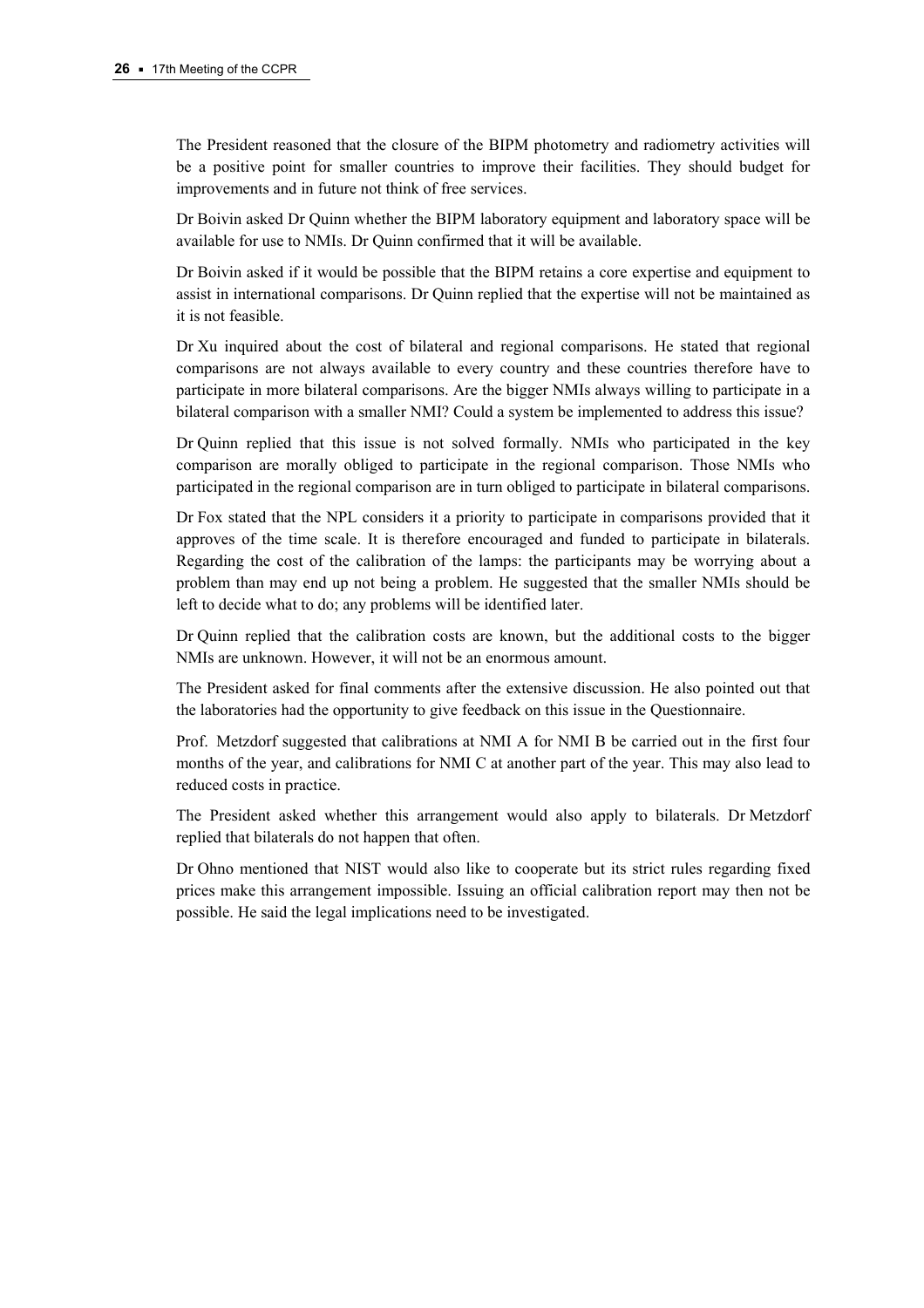#### **15 OTHER BUSINESS**

#### **15.1 Photobiology**

Dr Bastie reported that measurements in the field of biology, health and safety are becoming increasingly important and need to be linked directly to the SI. The units of photobiological quantities can be linked to the SI in a similar way as the candela, which is one of the base SI units and also a photobiological unit.

In accordance with what's been done for the measurement of photometric quantities, it is possible to define a biological unit and determine a numerical value for the corresponding photobiological quantity using the following formula:

$$
I_{bio} = K_{bio} \int_{\lambda} I_{e,\lambda}(\lambda) \cdot F_{bio}(\lambda) \cdot d\lambda
$$

where:

 $I<sub>bio</sub>$  is the intensity of the photobiological effect,

 $K<sub>bio</sub>$  is a constant depending on the chosen unit for defining the photobiological effect,

 $I_{e\lambda}$  is the spectral radiant intensity of the radiation impinging on the photobiological receiver,

 $F<sub>bio</sub>(\lambda)$  is the action spectrum of the photobiological effect.

The action spectrum for the photobiological effect is defined in the same way as  $V(\lambda)$  by consensus among users.

At its 9th meeting, in 1977, the CCPR had a long discussion and offered a recommendation to the CIPM, which suggested that a particular choice of the action spectrum function without unit be made and to use for the photobiological unit the corresponding radiometric unit. In this way, the constant  $K$ , in the above equation, to 1.

The Working Group on Photobiological Quantities recommended that the CCPR make a formal recommendation to the CIPM to include this method of assigning radiometric units to photobiological (or weighted) quantities in the SI brochure. A new edition of the SI brochure is prepared by the CCU at the moment. The content of the information in the SI brochure should be:

- the definition of the photobiological quantity;
- the definition of the action spectra;
- the method of deriving units for photobiological quantities from SI units according to the recommendation of the CCPR (1977) using radiometric units corresponding to the various types of measurements.

The objective is not to introduce a new SI unit but to give practical advice on the measurement of photobiological quantities using the SI in order to avoid the proliferation of non SI units. (see working docume[nt CCPR/03-01\)](https://www.bipm.org/cc/CCPR/Allowed/17/CCPR03-01.pdf)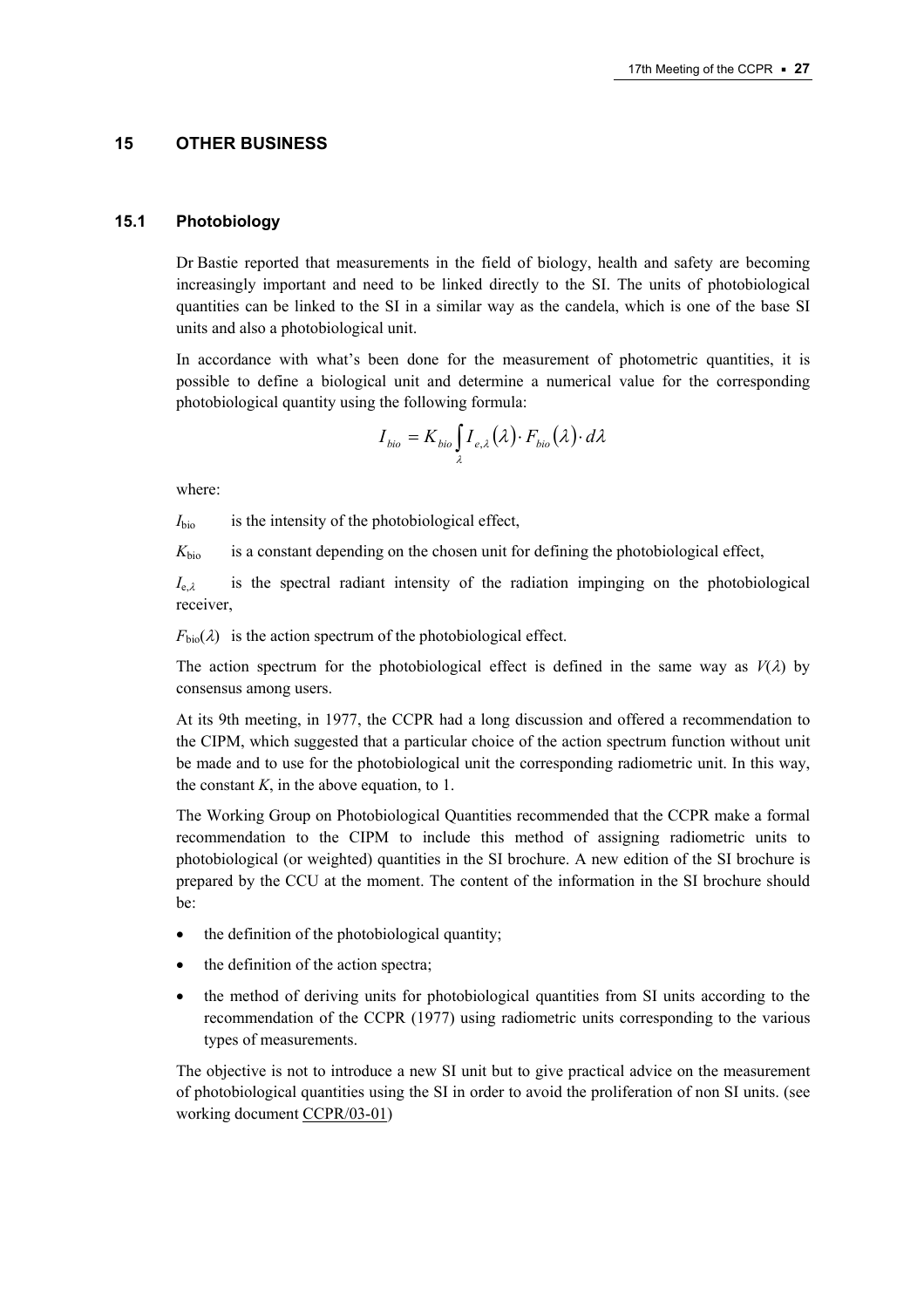A decision was made by the CCPR meeting not to endorse action spectra. Whatever action spectrum is used should be clearly identified and if a standard exist, it should be used. The working group will circulate the draft report to CCPR members by the end of the year.

## **15.2 Reporting of comparison results in** *Metrologia*

The BIPM has adopted a new editorial policy for the publication of the final reports of key, supplementary and MRA-related bilateral comparisons. Reports that have been entered (after approval by the CC) into the KCDB after 1 January 2002 will be published in a *Technical Supplement* to *Metrologia*.

When submitting a final report to the KCDB, authors will receive an automatic request to indicate whether they wish to have it published in the *Technical Supplement*. The title (including the comparison reference number) and abstract submitted by the author will be published as a one page entry to the *Technical Supplement*. A link to the final report will be made in Appendix B of the KCDB.

Comparison reports that contain new developments and that are not the run of the mill comparisons will still be accepted for publications in the printed version of *Metrologia*. Authors are welcome to submit articles via this route instead of having it published in the *Technical Supplement*. However, these articles will still undergo the normal independent peer review process and their acceptance will be subject to the Editor's approval.

The *Technical Supplement* will be accessible free of charge to all and will be available only as an electronic version via the BIPM website. References to the *Technical Supplement* will be made as follows:

Smith J., *Metrologia*, 2002, **39**, *Tech*. *Suppl*., 03001

The code 03001 refers to the first article in the field of thermometry (code 030).

There are three advantages of introducing the *Technical Supplement*, namely; reports can be published very quickly, the report does not need to be re-written as it does not need to conform to *Metrologia* style, and it will have a citable reference.

## **15.3 Presentation on eutectic black bodies**

Dr Sapritski reported that VNIIOFI is developing and optimizing large area high temperature fixed-point eutectic-based black bodies for applications in radiometry, radiation thermometry and photometry. These fixed points are based on Re-C (2748 K),  $\delta$  (MoC)-C (2856 K), TiC-C (3034 K), ZrC-C (3154 K) and HfC-C (3458 K).

A new black body for work with eutectics, the BB3500MP, has been developed.

A project in which NPL, PTB and VNIIOFI participated concluded that high temperature eutectic-based fixed points could improve the thermodynamic temperature measurements within the 2500 K to 3500 K temperature range to reach an uncertainty of about 150 mK to 300 mK with a reproducibility of 30 mK to 50 mK.

A significant improvement of the uncertainty of radiometric measurements can be achieved by using high-temperature fixed points; especially in the UV region where an uncertainty of 0.1 %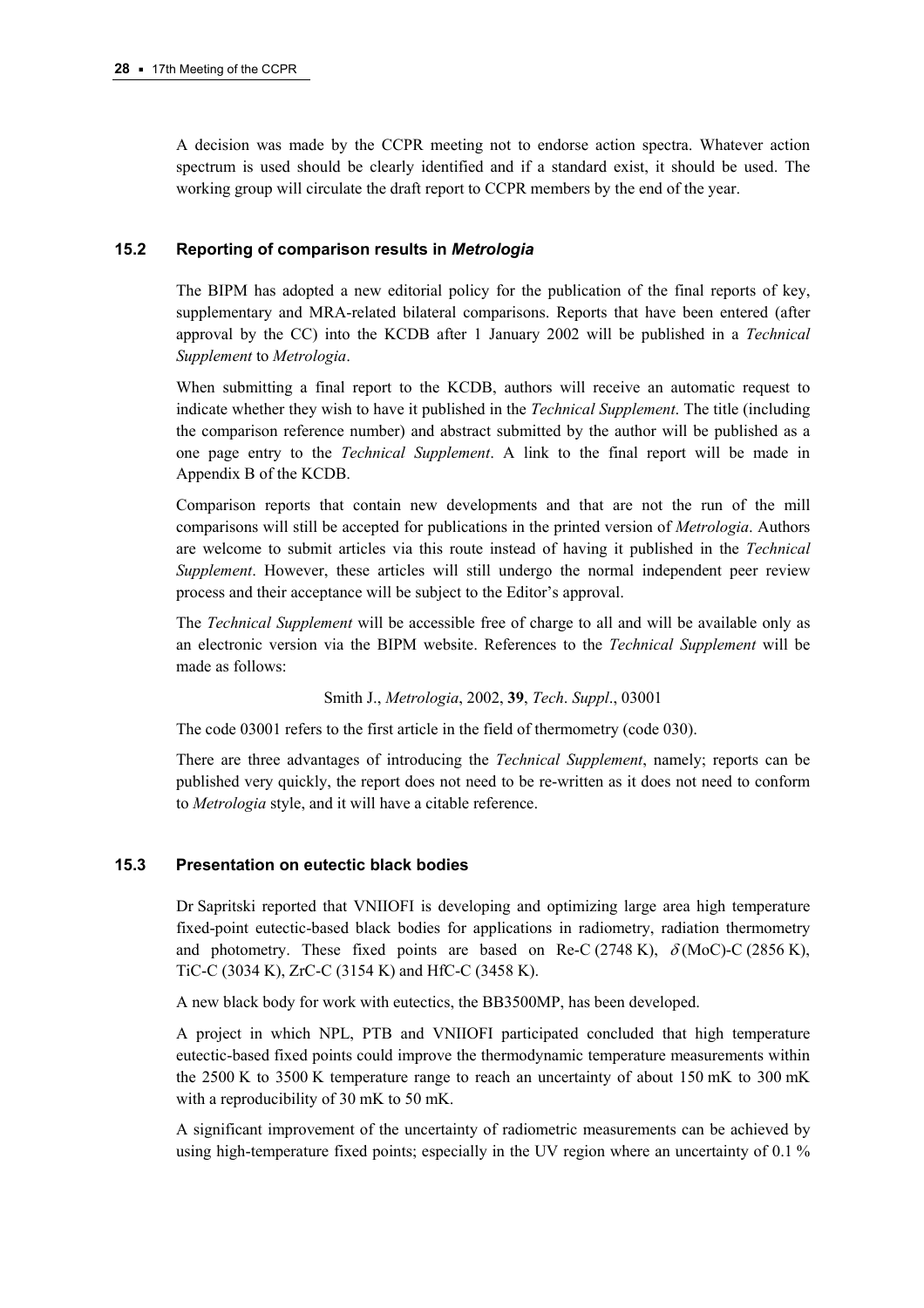can be obtained by using crucibles with large openings filled with TiC-C, ZrC-C and HfC-C eutectics.

The photometric scale can be realized using Re-C and  $\delta$ (MoC)-C fixed point black bodies and detector-based radiometry.

Comparisons of radiometric, photometric and temperature scales could be performed by exchanging cells instead of the tungsten and deuterium lamps currently used.

#### **15.4 Feedback to BIPM questionnaire**

Dr Quinn asked whether it is adequate notice to fix the date of the CCPR meeting six months in advance. The meeting can then be planned around a number of meetings which already have fixed dates. He suggested that the dates not suitable for the meeting should be submitted to the CIPM before its meeting in October.

A decision was made to fix the date of the meeting before the CIPM meeting in October.

#### **15.5 Document publication**

Dr Quinn requested the participants to give greater consideration to meeting deadlines for submitting replies to the questionnaire.

He asked whether the CCPR working documents should become publicly accessible. It was decided that the documents will be listed during the meeting as accessible either publicly or only to the CCPR participants.

#### **15.6 General**

Dr Boivin suggested that invitations to WG-KC meetings should include all participants in the CCPR meeting. Dr Quinn replied that there is not enough space in the venue and that it requires only a relatively small number of people to get into a subject deeply. To do otherwise will defeat the purpose of the working group.

The President suggested that if a CCPR meeting attendee is sufficiently interested in a working group meeting he/she should ask for permission to attend from the working group chairperson. Permission will not be unreasonably withheld.

Dr Ballico said that fairly significant issues that affect everyone are discussed at the working group meetings, especially at WG-KC meetings. One or two of these issues should be discussed during the CCPR meeting for an hour (for example the calculation of the KCRV and changes accepted to data before circulation of Draft A reports). The discussion behind the decision should be reported to the meeting. This will help participants to have ownership of the comments.

Dr Quinn responded that it is the working group's responsibility to solve issues and that the working group should be a representative group from the CCPR. The working group debates the issues and compromise. If the issues are discussed at the CCPR meeting, all the arguments will be re-done. The membership of the working group should be chosen such that the CCPR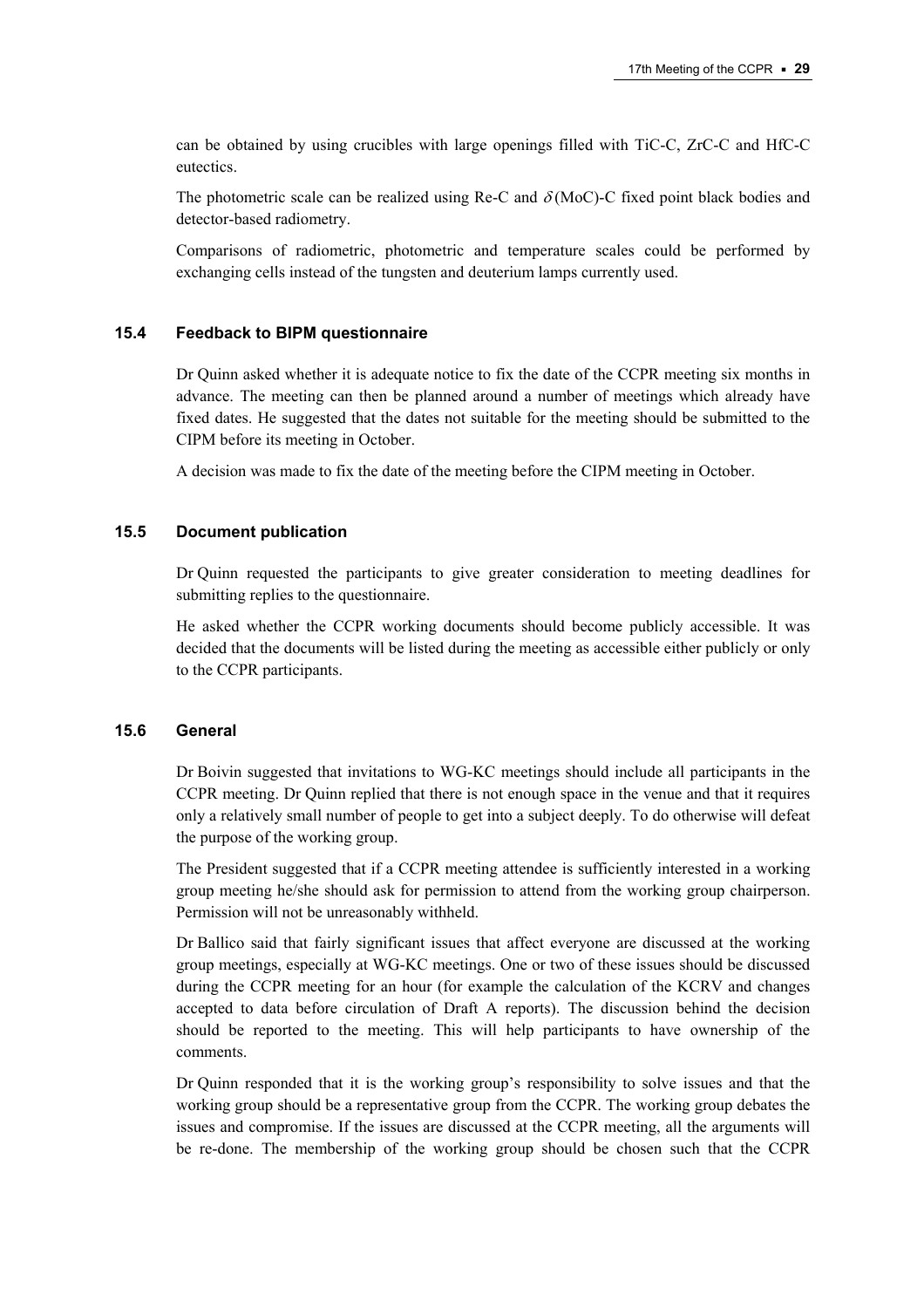meeting can accept the decisions. Only when a decision is not acceptable should the discussions be opened.

Dr Nettleton suggested that the membership of the working groups should be formalized. The concerns will be satisfied in this way.

Dr Boivin said that we should compromise by copying all CCPR participants when inviting WG-KC members and that the agenda for the meeting should be included in the invitation. Interested participants can then apply to attend.

Dr Quinn replied that the chairperson of the working group should inform the Executive Secretary which participants have accepted the invitation to attend a meeting. A registration form should be completed.

Dr Nettleton said that a workable size of working groups should be decided on. Dr Stock added that the membership of the WG-KC should be reconsidered from time to time.

It was concluded that the agendas to working group meetings will be circulated to all participants of the CCPR. The attendance of individuals as observers will be considered by the President. The reconsideration of working group membership will be a standard agenda item in future.

# **16 REPORT TO THE CIPM AND RECOMMENDATIONS**

The concern about the significant cost of comparisons will be reported to the CIPM. It may be that it is impossible to find a pilot laboratory to carry the cost (for example f[or CCPR-K1\) of](http://kcdb.bipm.org/AppendixB/KCDB_ApB_search_result.asp?search=2&cmp_cod_search=CCPR-K1&match_exact=0) a key comparison. This will impact the frequency of comparisons.

A recommendation will be made to the CCU to include a method for assigning radiometric units to photobiological (or weighted) quantities in the new edition of the SI brochure.

The President will report on the importance of photometry and radiometry for the world at the CIPM meeting. The views aired in the questionnaire will be included as feedback.

## **17 DATE OF NEXT MEETING**

The participants agreed that the two-year cycle of the CCPR meetings is adequate. The 2005 meeting will be fixed with the scheduling of CC meetings by the BIPM. It is suggested that it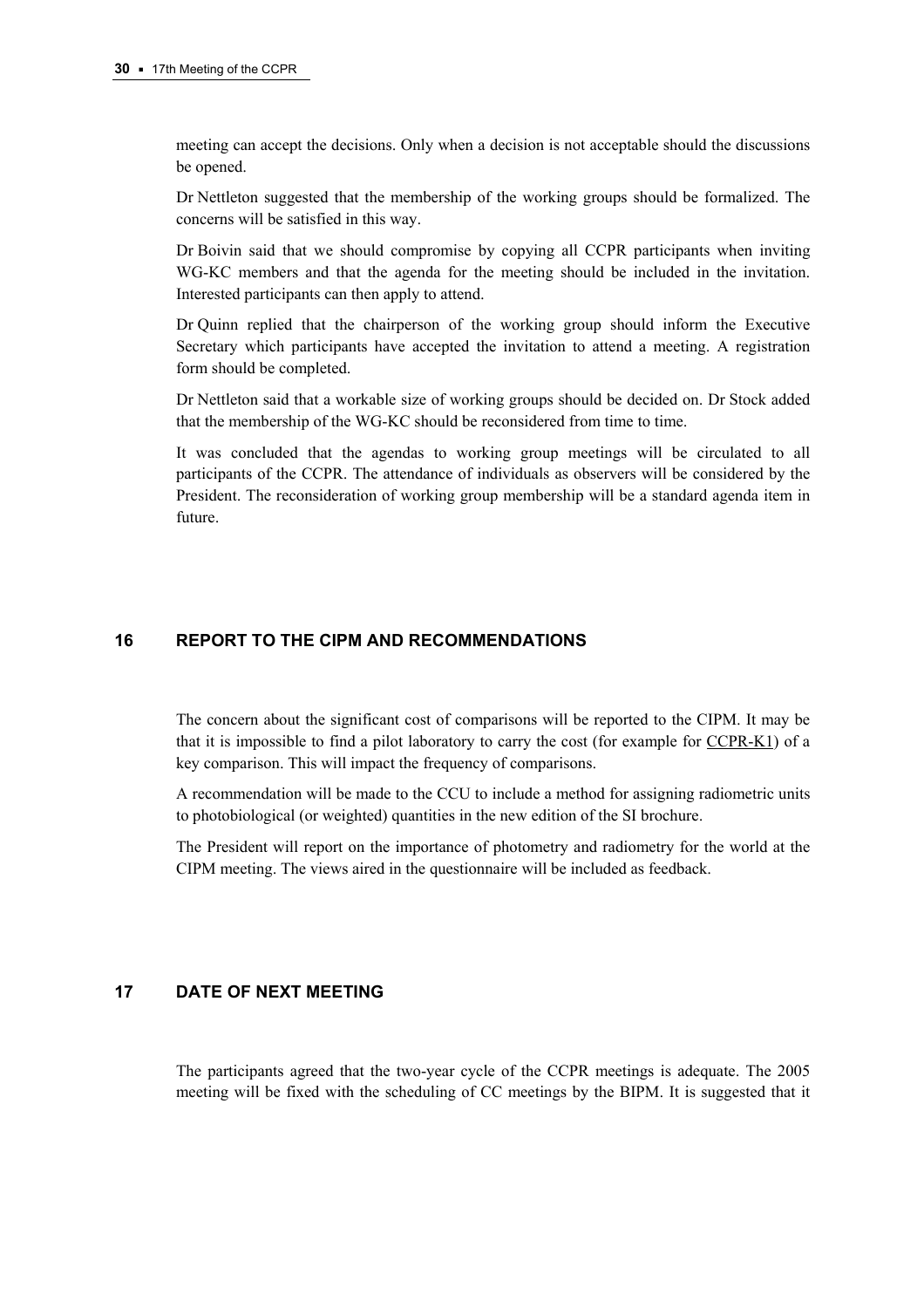should be held in conjunction with the NEWRAD conference which will be held from 19 to 23 September 2005\*.

Dr Fox mentioned that Dr Boivin has attended the CCPR meeting for the last time and thanked him for his contribution on behalf of all the participants.

The President added that it is also Dr Quinn's last CCPR meeting and thanked him for his valued contribution over the many years. He also thanked the members of the BIPM's photometry section for their significant contributions to metrology and wished them well for the future.

The President thanked the participants for their contributions and closed the meeting.

Ms N. van Tonder, Rapporteur May 2004

 $\overline{a}$ 

<sup>\*</sup> After the CCPR meeting, the date for the NEWRAD conference has been changed to 17-19 October 2005. The next CCPR meeting is planned for the week of 24-28 October 2005.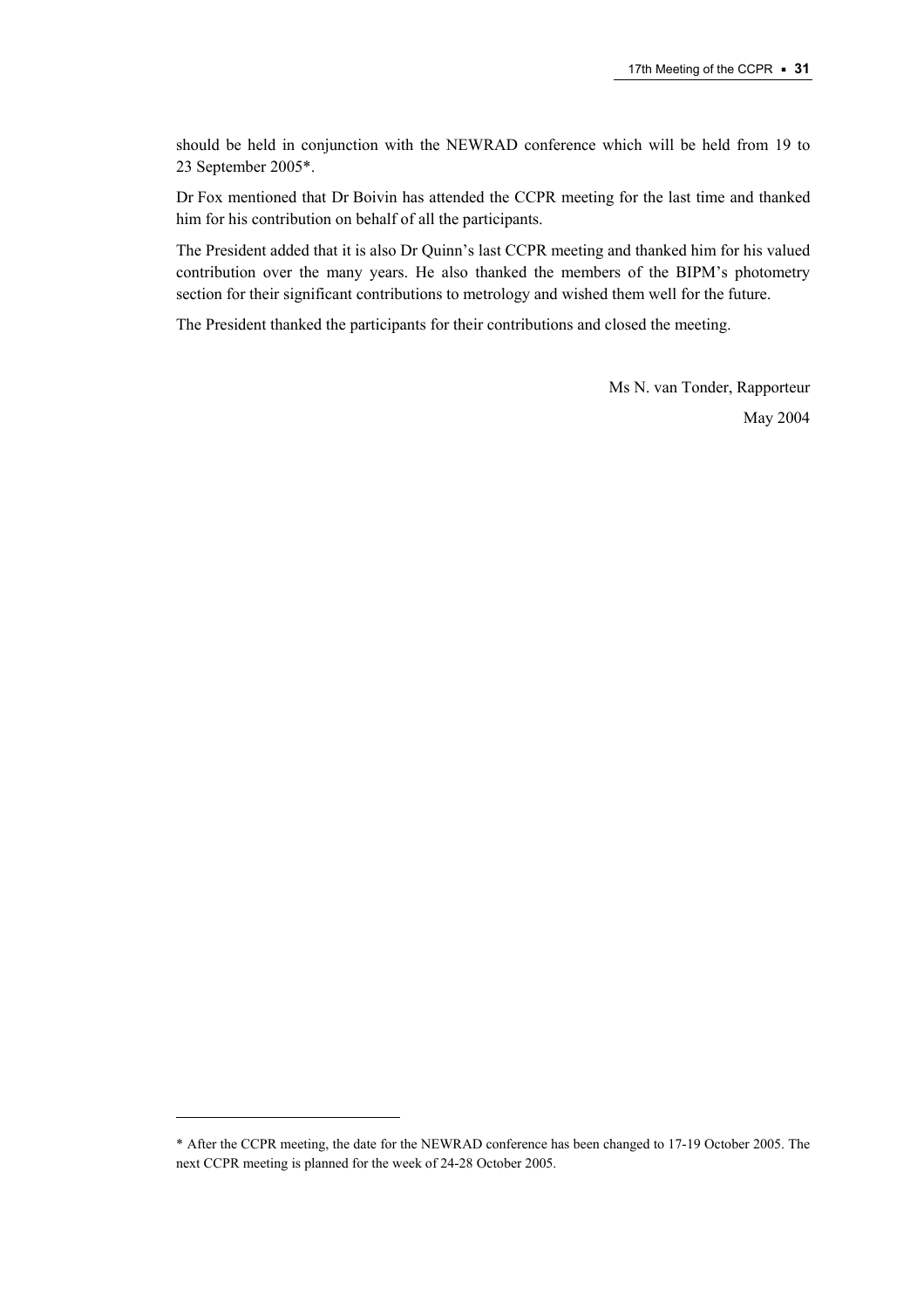# **APPENDIX P 1. Working documents submitted to the CCPR at its 17th meeting**

Open working documents of the CCT can be obtained from the BIPM in their original version, or can be accessed on the BIPM website:

[http://www.bipm.org/cc/AllowedDocuments.jsp?cc=CCPR](https://www.bipm.org/cc/AllowedDocuments.jsp?cc=CCPR)

Document CCPR/

| 03-01          | BNM-INM (France). — Note on photobiological quantities, J. Bastie, 5 pp.                                                                                  |
|----------------|-----------------------------------------------------------------------------------------------------------------------------------------------------------|
| 03-02          | CIE. — CIE activities relevant to CCPR activities, J. Bastie, 6 pp.                                                                                       |
| $03-03$ (rev.) | CCPR. — Replies to the CCPR questionnaire, 91 pp.                                                                                                         |
| 03-04          | BIPM. — Calculation of KCRVs in other Consultative Committees, M. Stock,<br>2 pp. (restricted access)                                                     |
| 03-05          | BIPM. — Report on the bilateral comparisons of cryogenic radiometers BIPM-<br>IEN and BIPM-NMIJ, Draft B, R. Goebel, M. Stock, 13 pp. (restricted access) |
| 03-06          | NPL (United Kingdom). — Activities of CCT WG5: Radiation Thermometry<br>(incorporating former CCPR/CCT joint WG), N. Fox, 41 pp.                          |
| 03-07          | CCPR UV Working Group. — Draft minutes of the meeting of the CCPR UV<br>Working Group, E. Ikonen, 2 pp.                                                   |
| 03-08          | PMOD/WRC (Switerland). — CCPR 2003 relation to radiation issues of the<br>WMO, W. Schmutz (PowerPoint presentation) (restricted access)                   |
| 03-09          | NPL (United Kingdom). — NPL report on laboratory activities, N. Fox, 22 pp.<br>(restricted access)                                                        |
| $03 - 10$      | NPL (United Kingdom). — CCPR-K1.a key comparison of spectral irradiance<br>$250 \text{ nm} - 2500 \text{ nm}$ , N. Fox, 19 pp. (restricted access)        |
| $03 - 11$      | BNM-INM (France). - Preliminary results of CCPR-K6 (spectral regular<br>transmittance), J. Bastie, 14 pp. (restricted access)                             |